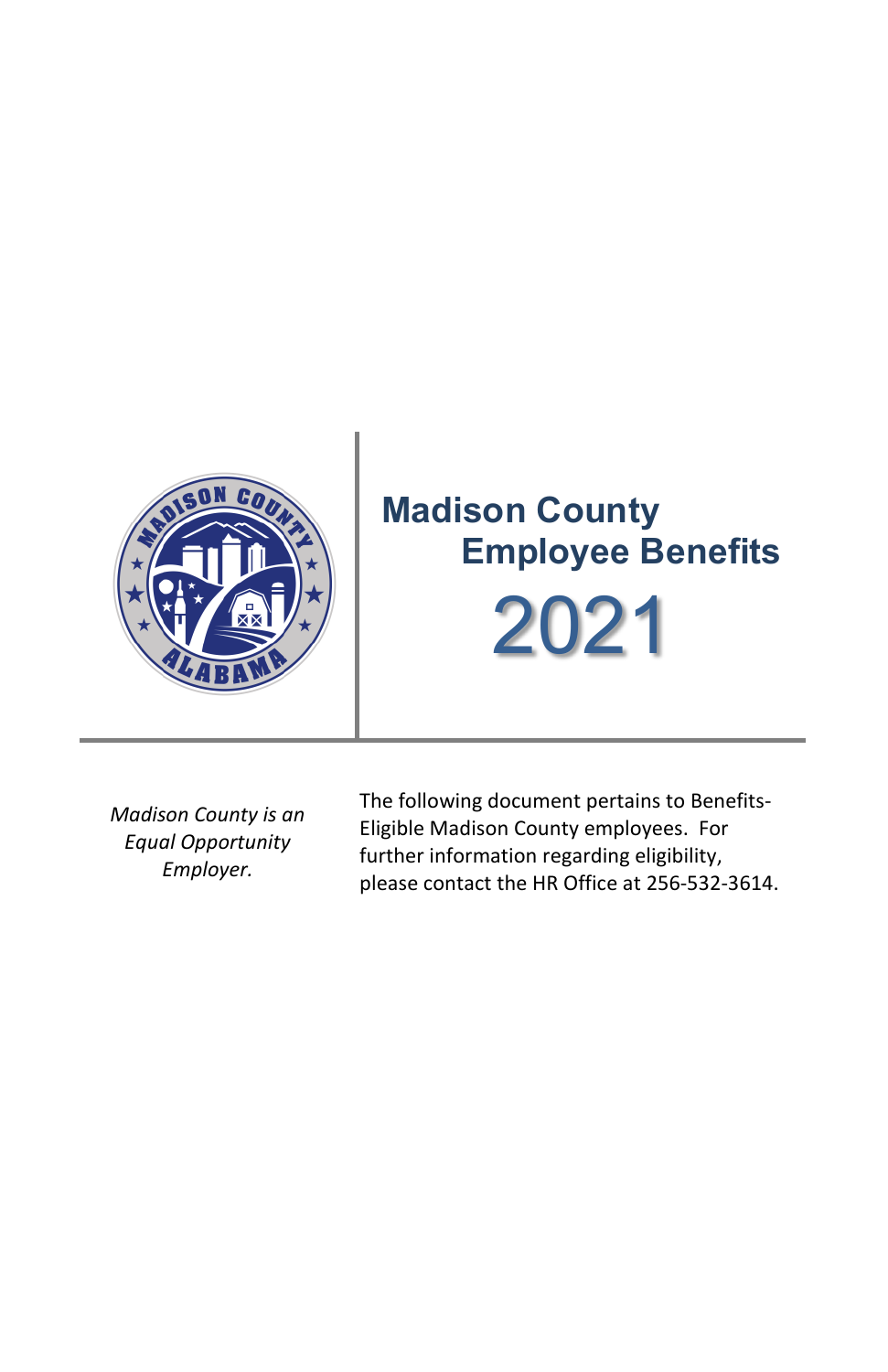

# **Contents**

| Employee's Retirement Systems of Alabama (ERS) 10  |  |
|----------------------------------------------------|--|
|                                                    |  |
|                                                    |  |
|                                                    |  |
|                                                    |  |
|                                                    |  |
| Nationwide Deferred Compensation Plan 15           |  |
|                                                    |  |
|                                                    |  |
| UnitedHealthcare Medicare Advantage (PPO) Plan  17 |  |
|                                                    |  |
|                                                    |  |
| Accidental Death and Dismemberment Benefits 19     |  |
|                                                    |  |
|                                                    |  |
|                                                    |  |
| Employee Assistance Program (EAP) 22               |  |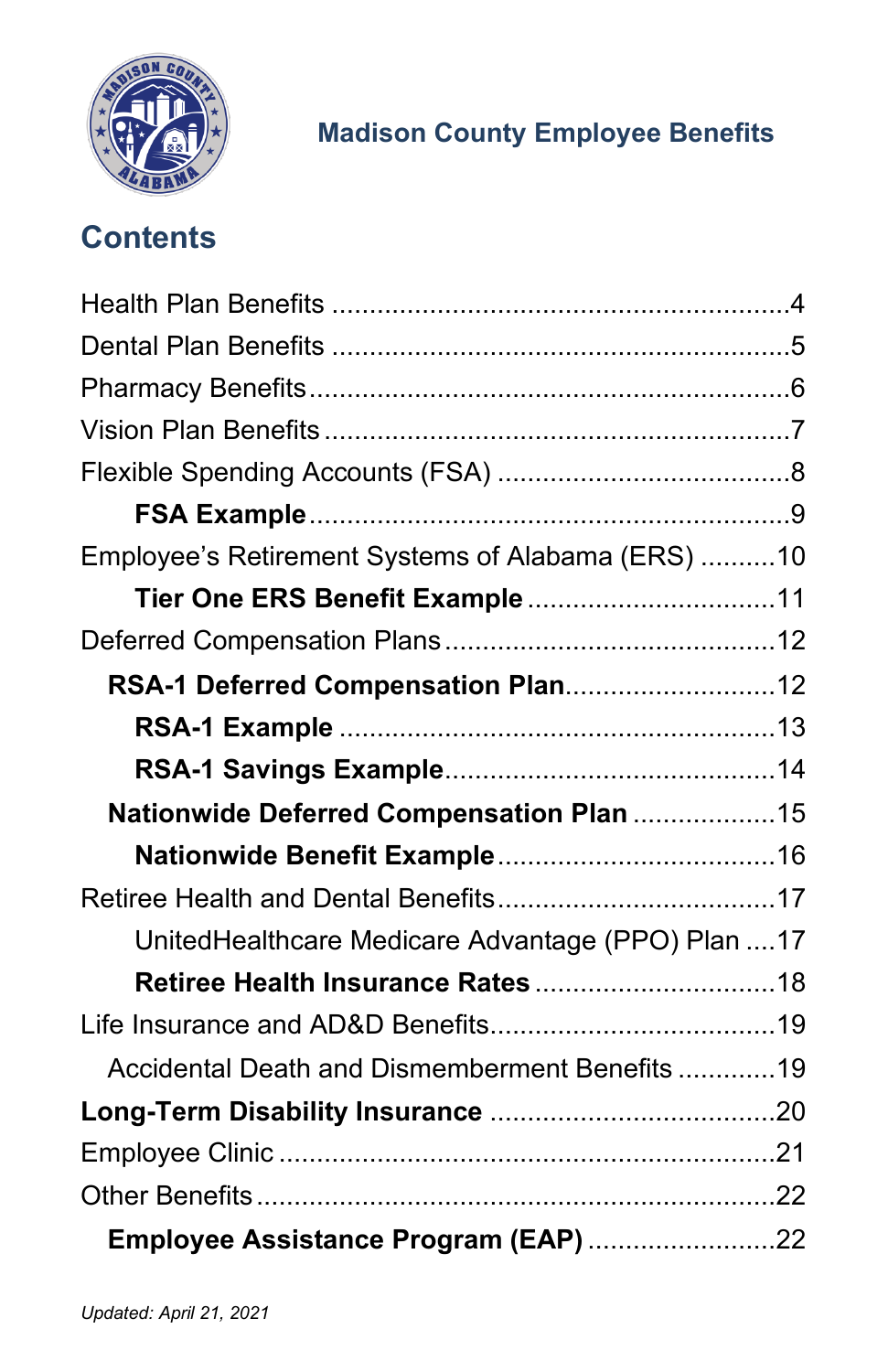

| <b>Baby Yourself (Maternity Management)</b> 26 |  |
|------------------------------------------------|--|
|                                                |  |
|                                                |  |
|                                                |  |
|                                                |  |
|                                                |  |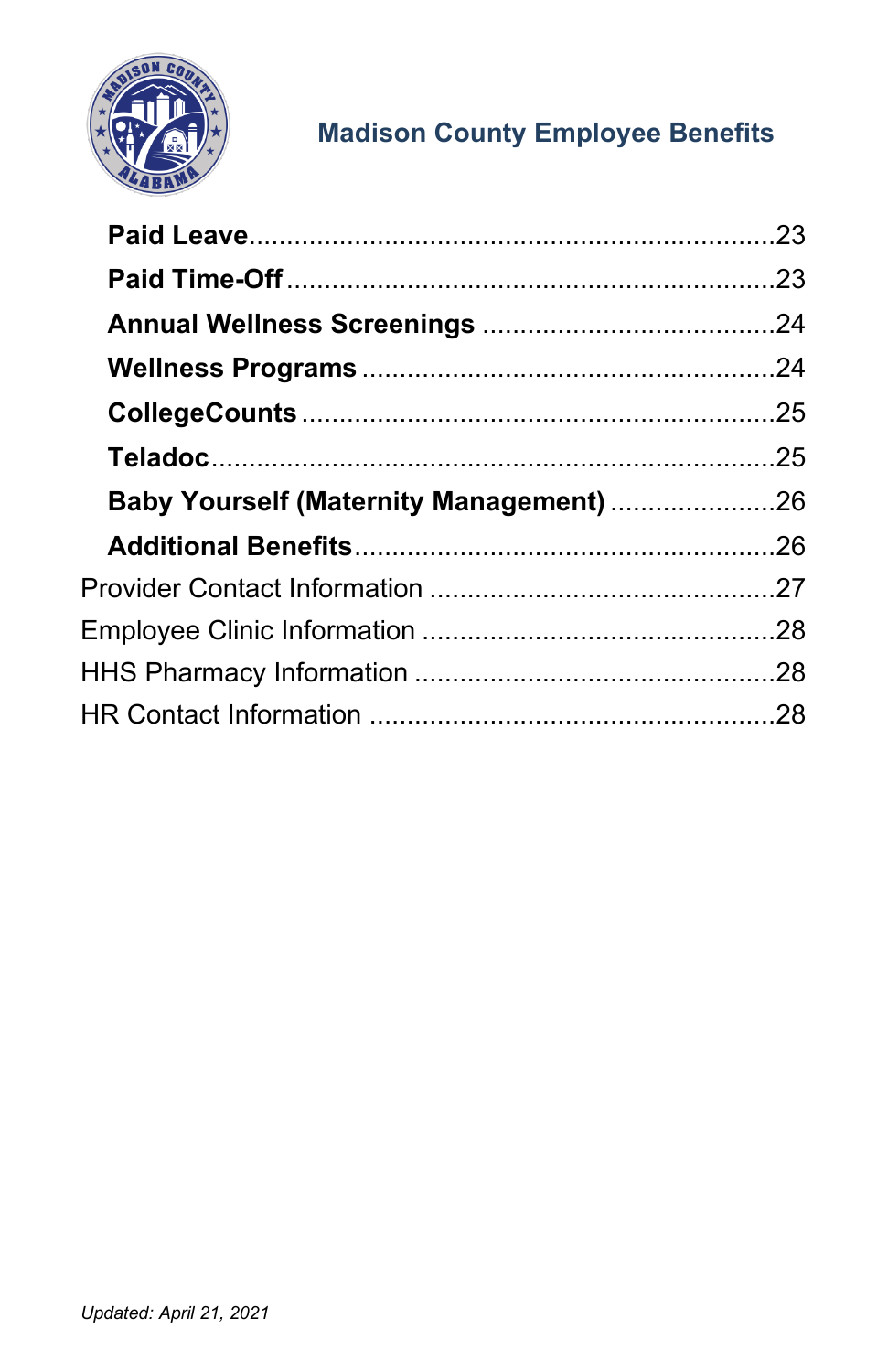

*Madison County expects to continue offering the employee benefits plans noted in this document, but reserves the right to amend, cancel, or terminate the plans at any time.*

*If there is a discrepancy between this document and the official Plan Document(s), the official Plan Document(s) will govern.*

*To view the employer marketplace document, please visit: <http://madisoncountyal.gov/home/showdocument?id=758>*

*Free viewers are required for some of the attached documents. They can be downloaded by clicking on the icons below.*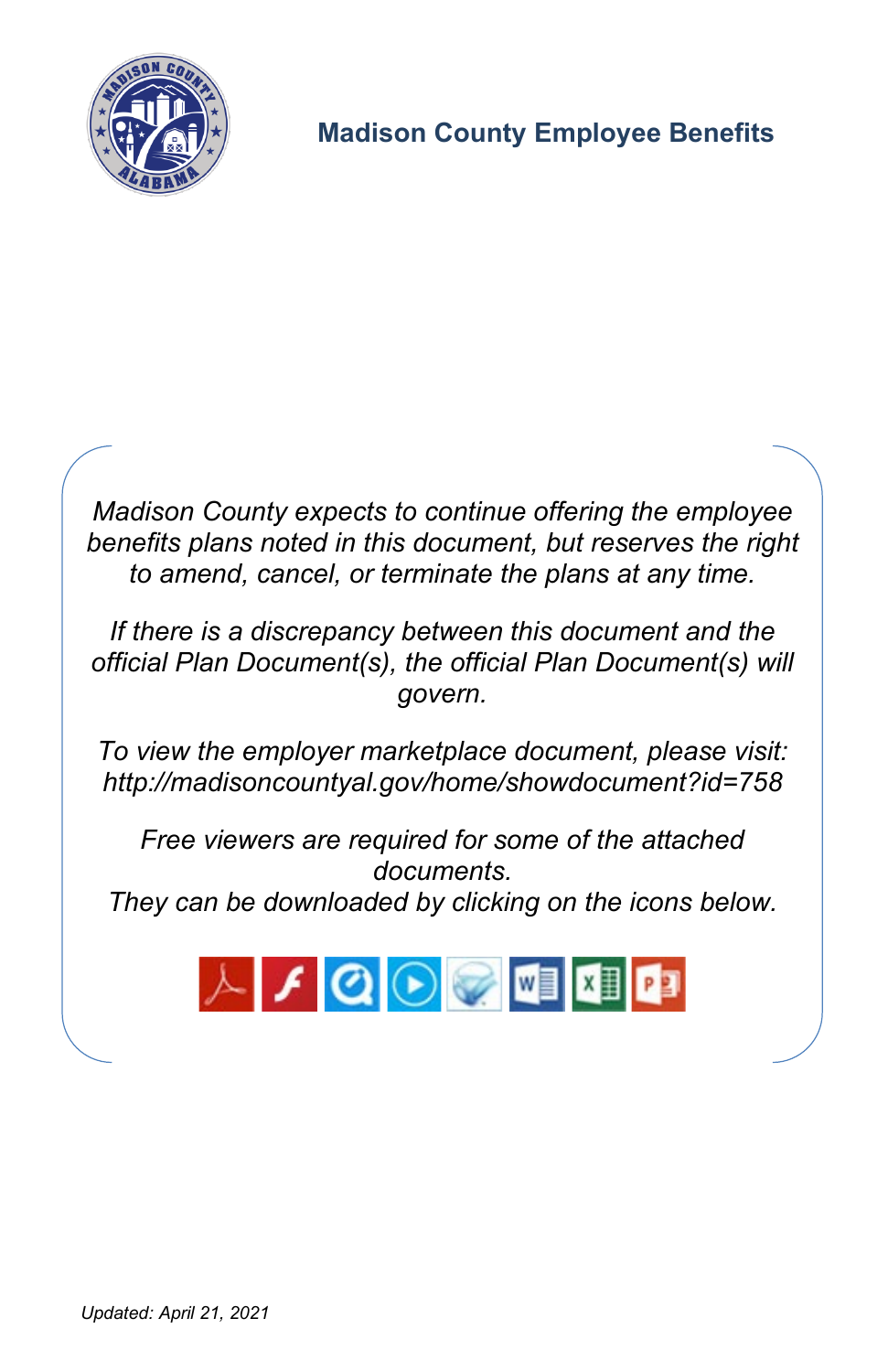

# <span id="page-4-0"></span>**Health Plan Benefits**

#### **Plan Description Plan Details**

**Local Government Health Insurance (LGHIP):** Offered to eligible employees and their eligible dependents. LGHIP is administered by Blue Cross and Blue Shield of Alabama using a national PPO network.

Permanent active full-time employees working a minimum of thirty hours per week are eligible for coverage. Eligible employees must enroll in LGHIP unless proof of another group insurance is provided.

Subscribers may select one of the following coverage types:

- **Single Coverage**
- **Family Coverage**

View the 2021 Health Handbook at: [https://www.lghip.org/PDF/LGHIP](https://www.lghip.org/PDF/LGHIP/LGHIPBCBSHealthSummary2021.pdf) [/LGHIPBCBSHealthSummary202](https://www.lghip.org/PDF/LGHIP/LGHIPBCBSHealthSummary2021.pdf) [1.pdf](https://www.lghip.org/PDF/LGHIP/LGHIPBCBSHealthSummary2021.pdf)

#### **Eligible Dependents:** An

employee's spouse and dependent child(ren) under age twenty-six are eligible for coverage. A grandchild, niece, or nephew under nineteen in which the court has granted custody to you or your spouse is eligible for coverage. Dependents that are incapacitated beyond twenty-five years of age will be considered for coverage.

#### **Bi-Monthly Employee Premiums:**

- **Single Coverage:** \$52.00
- **Family Coverage:** \$127.00

#### **Coverage Effective Date:**

Coverage is effective the date of hire or January 1 if a change is made during open enrollment.

**Special Enrollment:** Employees requesting special enrollment must notify LGHIP in writing within thirty days of a qualifying event. Qualifying events include: marriage, birth, death, divorce, or a change in a spouse's employment.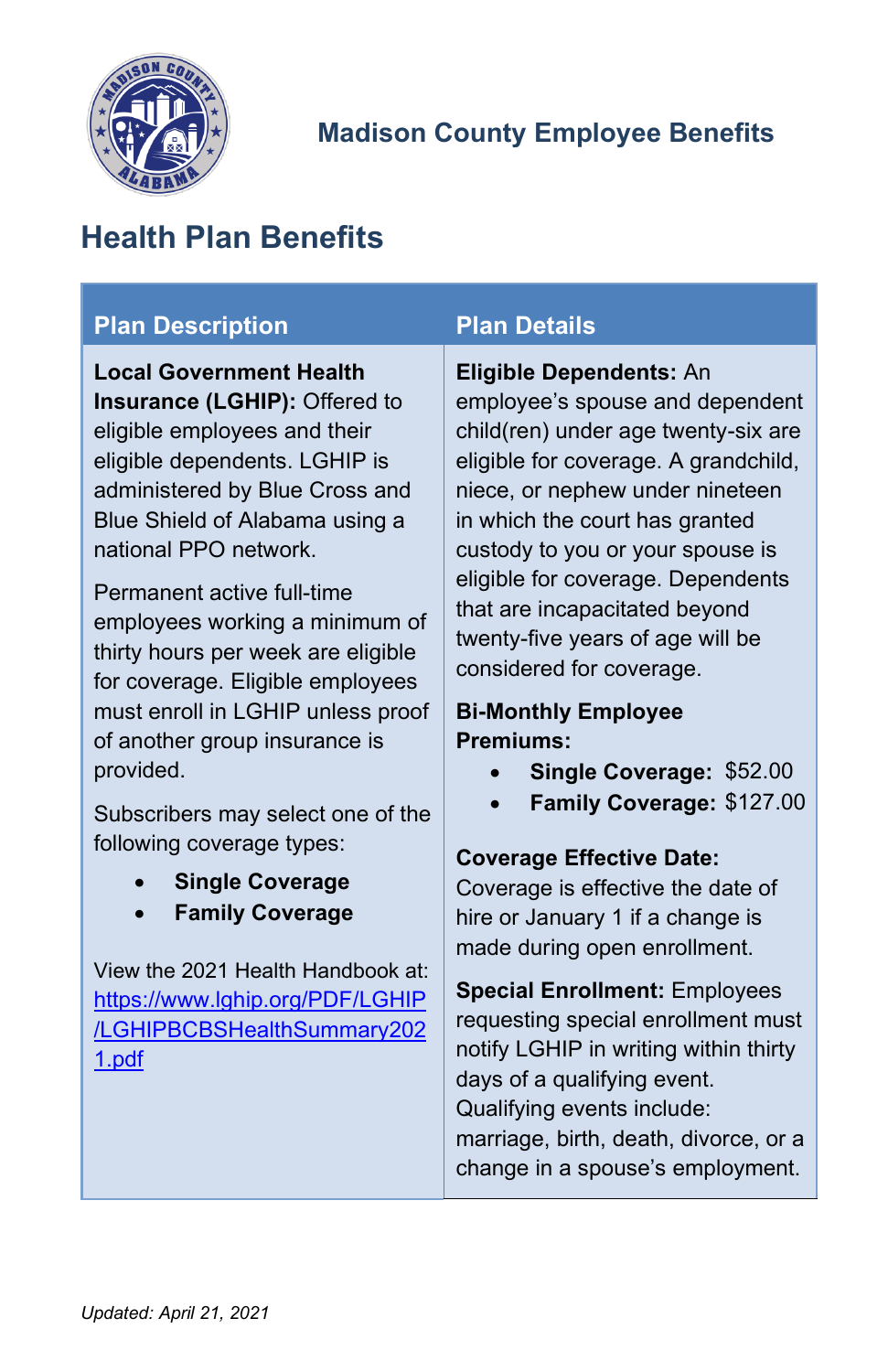

# <span id="page-5-0"></span>**Dental Plan Benefits**

| <b>Plan Description</b>                                                                                                                                       | <b>Plan Details</b>                                                                                                                                                               |
|---------------------------------------------------------------------------------------------------------------------------------------------------------------|-----------------------------------------------------------------------------------------------------------------------------------------------------------------------------------|
| Dental Coverage: Included with<br><b>LGHIP through Blue Cross and</b><br>Blue Shield of Alabama at no<br>additional premium to the<br>employee. LGHIP manages | <b>Annual Deductible: Subscribers</b><br>are subject to a \$25 per member<br>deductible with a maximum of<br>three deductibles per family<br>annually.                            |
| dental costs and provides<br>enhanced dental benefits using<br>negotiated discounts with in-<br>network dentists.                                             | <b>Eligible Services: Diagnostics</b><br>and preventive services<br>conducted at preferred in-network<br>providers are covered at 100% of                                         |
| To locate in-network dentists go<br>to: bcbsal.com.                                                                                                           | the Preferred Dental Fee<br>Schedule without a deductible.                                                                                                                        |
| View the 2021 Dental Handbook at:<br>https://www.lghip.org/PDF/LGHIP<br>/LGHIPBCBSDentalSummary202<br>1.pdf                                                   | Basic and major services such as<br>fillings, oral surgery, periodontics,<br>endodontics, and prosthodontics<br>are covered at 50% of the<br><b>Preferred Dental Fee Schedule</b> |
|                                                                                                                                                               | and subject to a \$25 annual<br>deductible. Orthodontic services<br>for dependents up to age 19, are<br>covered at 50% of the Preferred                                           |
|                                                                                                                                                               | Dental Fee Schedule subject to a<br>\$25 annual deductible.<br>Orthodontic services are subject                                                                                   |
|                                                                                                                                                               | to a \$1,000 lifetime maximum.                                                                                                                                                    |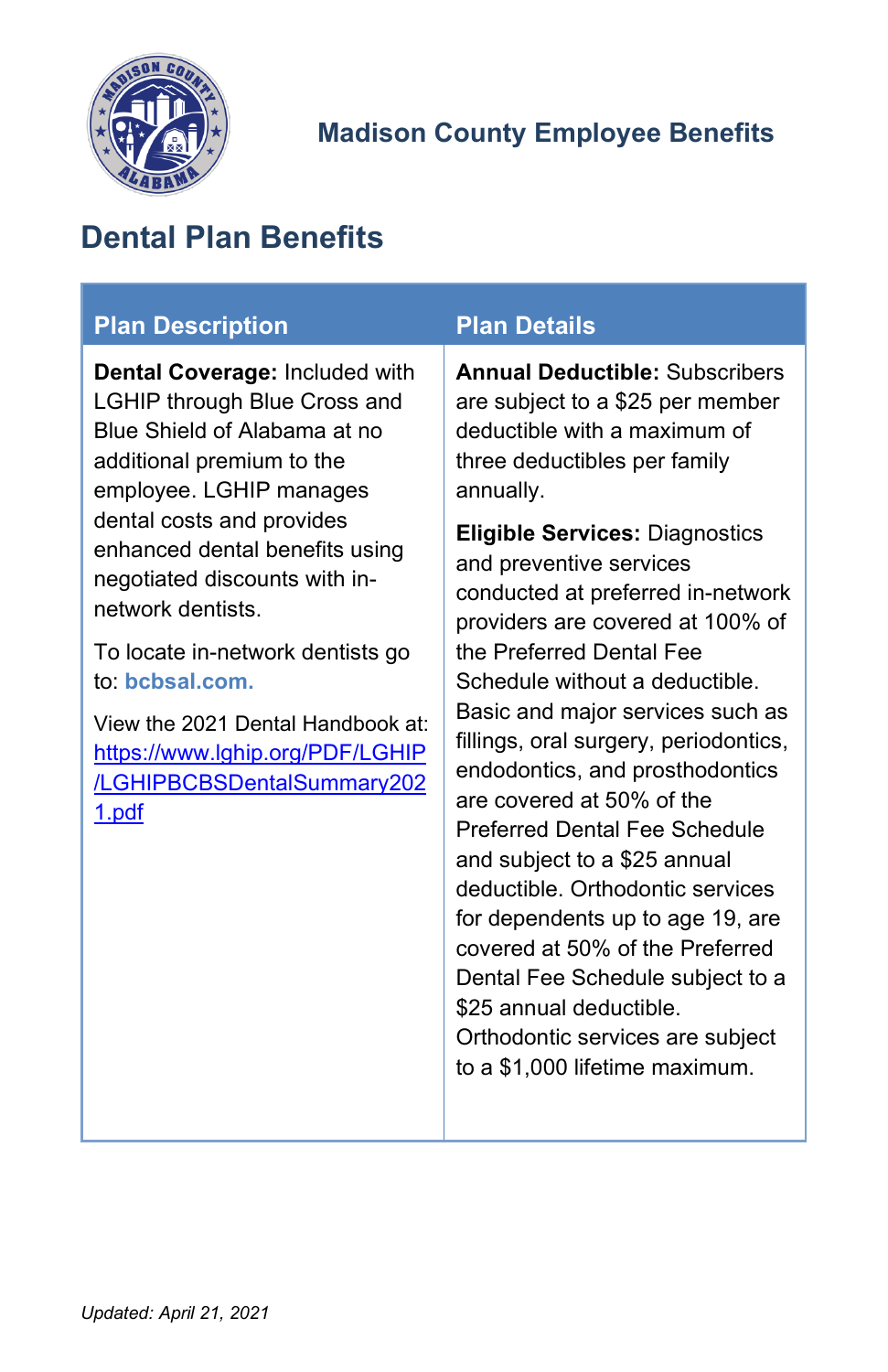

# <span id="page-6-0"></span>**Pharmacy Benefits**

### **Plan Description Plan Details**

**Employees on Local Government Health Insurance will have a separate insurance card for their prescription drug needs.** At in network pharmacies, members can purchase Tier One drugs utilizing this program.

#### **Point-of-Sale Drug Program for Tier Two and Tier Three Drugs:**

This program is offered through LGHIP. To obtain coverage through this program, certain guidelines must be met. Members utilizing this program receive discounts on Tier Two and Tier Three Drugs at participating pharmacies.

**Usage:** To obtain the benefits of either program, members should present their Member ID card at a participating pharmacy and follow the required guidelines for each program.

**Participating Pharmacies:** To locate a participating pharmacy, go to **www.optumrx.com** or call the number on the back of your member ID card to find a participating pharmacy near you.

### **Tier One Drug Benefits:**

Drugs are covered at 100% of the allowance and are subject to a \$15 copay per prescription. Members are allowed a 60-day supply on maintenance drugs for one copay.

**Tier Two and Tier Three Drug Benefits:** Drugs are covered at 80% of the allowance and are subject to the calendar year deductible. A claims authorization number is required to be eligible for reimbursement as part of the Claims Process.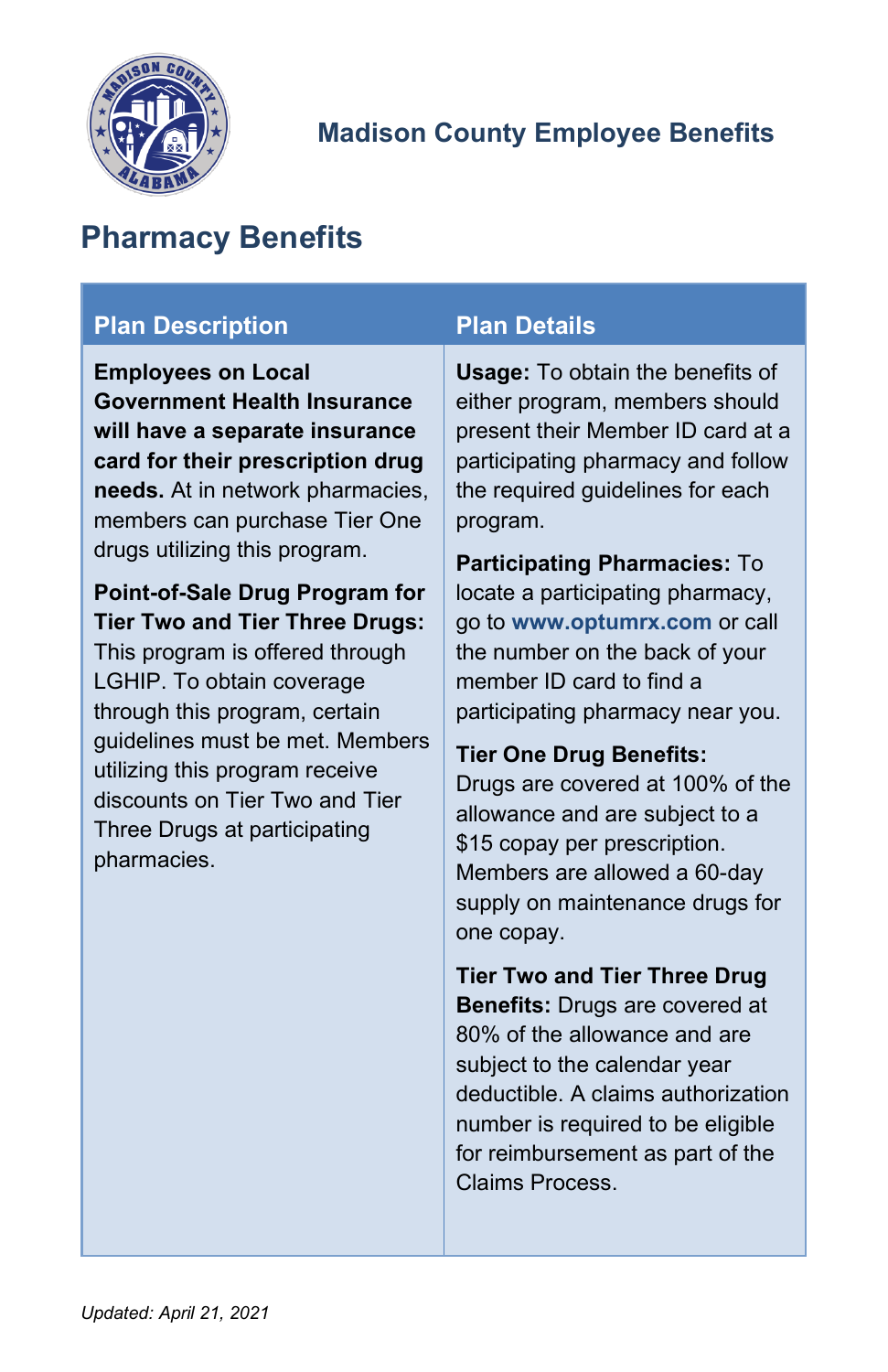

# <span id="page-7-0"></span>**Vision Plan Benefits**

| <b>Plan Description</b>                                                                                                                                                                                                                                                                                                    | <b>Plan Details</b>                                                                                                                                                                                                                                                                                                                                             |  |
|----------------------------------------------------------------------------------------------------------------------------------------------------------------------------------------------------------------------------------------------------------------------------------------------------------------------------|-----------------------------------------------------------------------------------------------------------------------------------------------------------------------------------------------------------------------------------------------------------------------------------------------------------------------------------------------------------------|--|
| <b>LGHIP Discounted Vision Care</b><br><b>Program:</b> Providers within the<br><b>Routine Vision Care network</b><br>provide members with discounted<br>routine vision care.<br>For more information or to view a<br>list of providers, visit:<br>www.lghip.org/HealthInsurance<br>/LGHIP/VisionCare.aspx.                 | <b>LGHIP Discounted Vision Care</b><br>Program<br><b>Discounts: Members can utilize</b><br>discounts at participating<br>providers for routine eye exams<br>with/without dilation, initial<br>contact lens fitting and follow-up<br>and a 25% discount on eyewear<br>(annually), lenses (plastic or<br>glass), single vision, bifocal,<br>trifocal, and frames. |  |
| <b>Vision Services Plan (VSP):</b><br>Eligible employees may<br>voluntarily enroll in VSP for eye<br>care insurance. This plan allows<br>employees to receive eye exams,<br>lenses, and frames.<br>Subscribers may choose from the<br>following coverage types:<br><b>Single</b><br><b>Employee + One</b><br><b>Family</b> | <b>Vision Services Plan (VSP):</b><br><b>Eligible Dependents: An</b><br>employee's spouse or any<br>unmarried child under twenty-<br>six. Older disabled dependents<br>may be eligible for coverage.<br><b>Covered Services: If in-</b><br>network, eye exam, frames,<br>lenses, and contact lenses in<br>lieu of glasses are covered<br>(subject to copays and |  |
|                                                                                                                                                                                                                                                                                                                            | limitations).<br><b>Bi-Weekly Premiums:</b><br><b>Single: \$2.77</b><br>Employee + One: \$5.82<br><b>Family: \$8.92</b>                                                                                                                                                                                                                                         |  |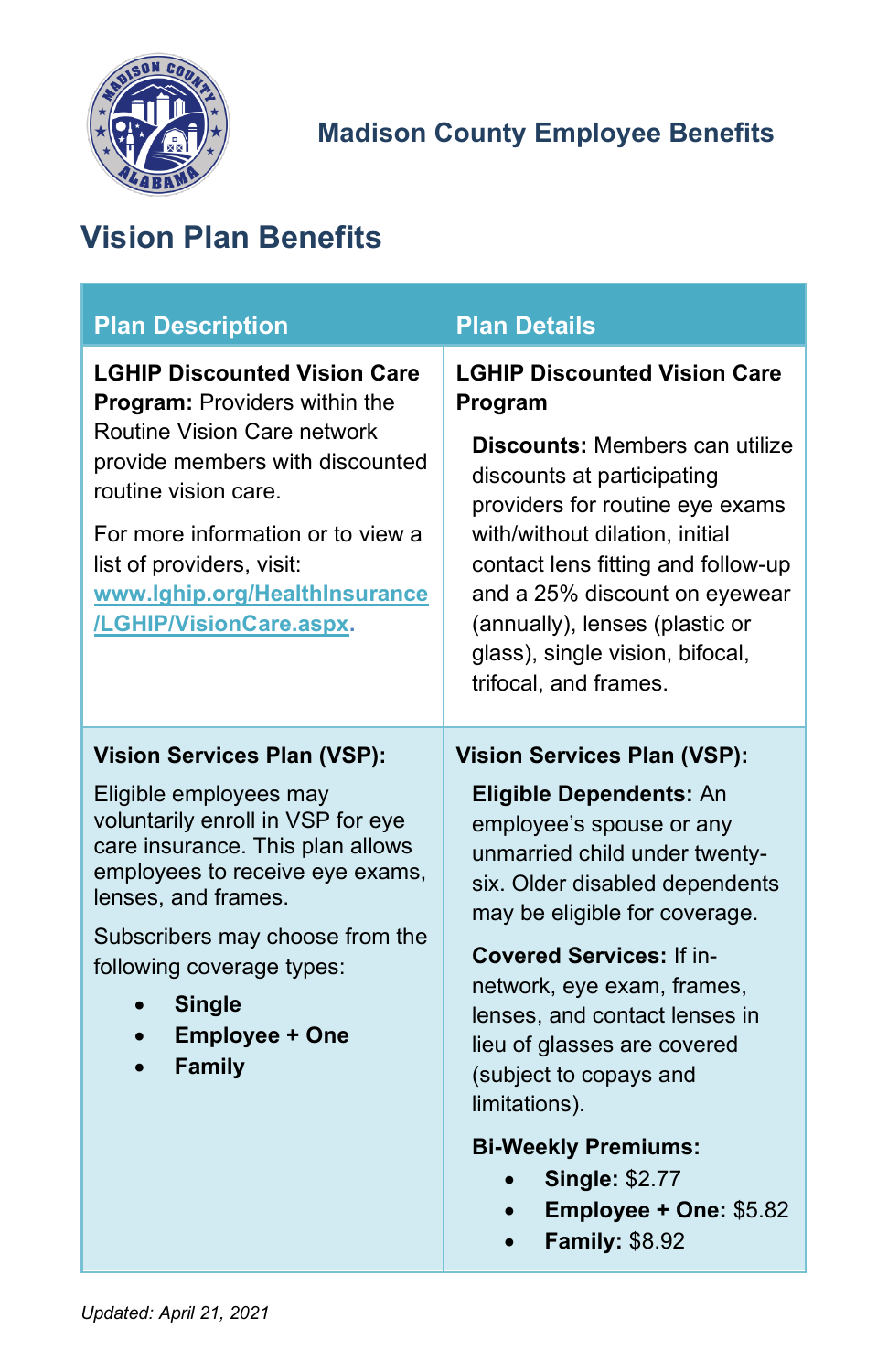

# <span id="page-8-0"></span>**Flexible Spending Accounts (FSA)**

### **Plan Description Plan Details**

**What are Flexible Spending Accounts?** Flex plans are administered by Benefit Strategies. Enrollment allows an employee to pay for medical expenses or day care services with pre-tax dollars. The tax savings can be greater than the exemption gained from a personal return. Annual enrollment is required during open enrollment each November. Employees can participate in a flex plan even if they are not enrolled in Madison County's health insurance plan.

Madison County offers two flexible spending plans (flex plans) to eligible employees:

- **Health Care**
- **Dependent Care**

For more information regarding eligible expenses, please view the Summary of Eligible Expenses and Extended Eligible Expenses at: **[www.benstrat.com/downloads/F](https://www.benstrat.com/downloads/FSA-Eligible-Expenses-Election-Worksheet.pdf) [SA-Eligible-Expenses-Election-](https://www.benstrat.com/downloads/FSA-Eligible-Expenses-Election-Worksheet.pdf)[Worksheet.pdf](https://www.benstrat.com/downloads/FSA-Eligible-Expenses-Election-Worksheet.pdf)** and **[www.benstrat.com/downloads/F](https://www.benstrat.com/downloads/FSA_Extended_Eligible_Expenses.pdf) [SA\\_Extended\\_Eligible\\_Expenses](https://www.benstrat.com/downloads/FSA_Extended_Eligible_Expenses.pdf) [.pdf](https://www.benstrat.com/downloads/FSA_Extended_Eligible_Expenses.pdf)**.

#### **Participant Enrollment:**

Employees are eligible for enrollment benefits upon date of hire. Enrollment cannot be made during a Plan Year except in the event of a qualifying life event as defined by Benefit Strategies.

#### **Contributions:**

Employees forcast how much they will need to cover their calendar year expenses. Compensation will be reduced biweekly by the elected plan contribution amount divided by the number of payrolls for that year (enrolled all year vs. enrolled midyear).

**Reimbursement:** These plans provide reimbursements for qualifying out of pocket expenses for health care or dependent care.

#### **Health Care FSA**

**Annual Contribution Limits:** \$2,750

#### **Dependent Care FSA**

**Annual Contribution Limits:** \$5,000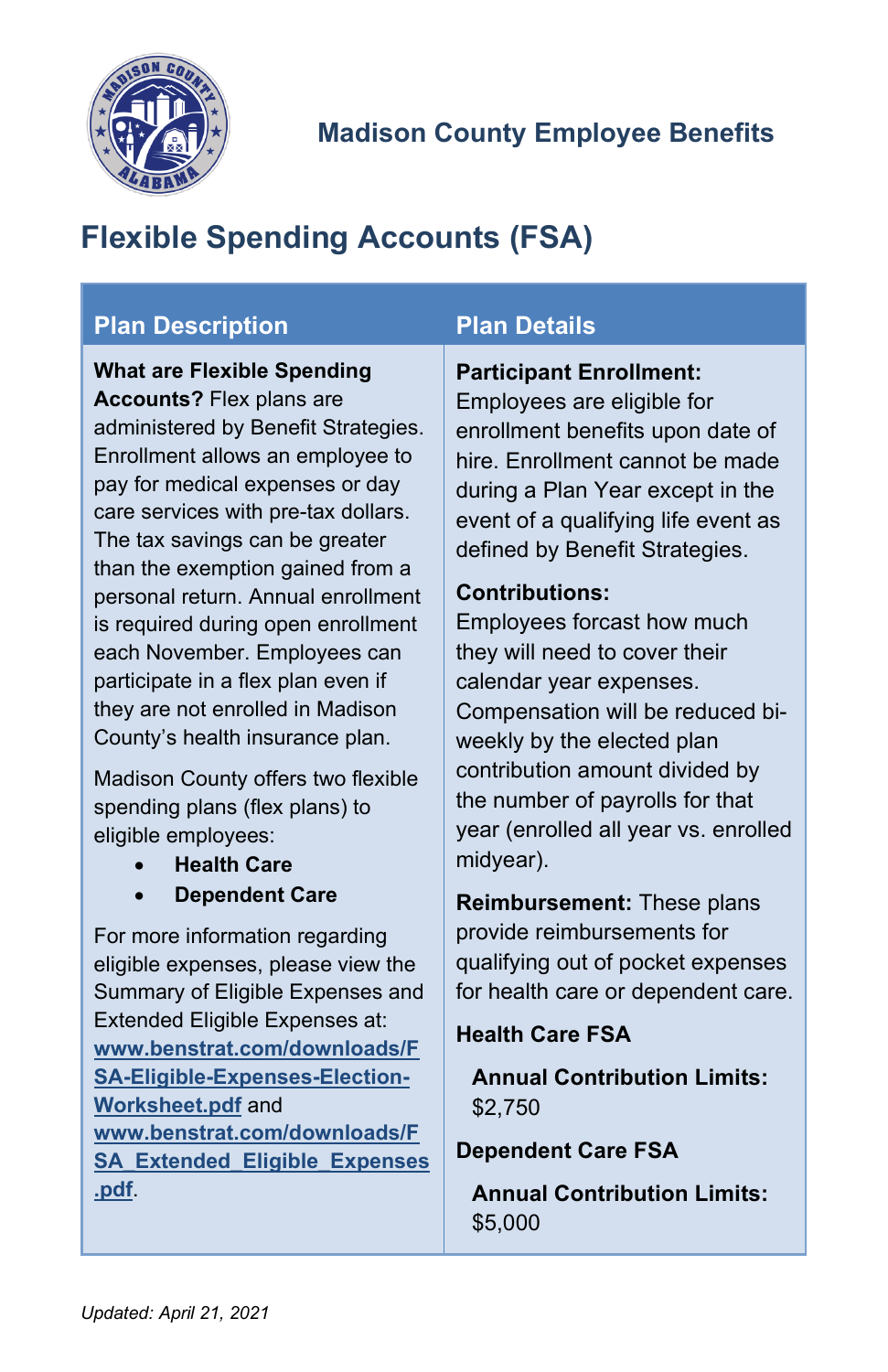

## **FSA Example**

<span id="page-9-0"></span>The example below takes into consideration an employee making \$1,000 bi-weekly, single tax withholding, and contributing 6% to their retirement account and \$20.00 to their flex plan.

| <b>Feature</b>           | <b>Participating In</b><br><b>Flex</b> | <b>NOT Participating in</b><br><b>Flex</b> |
|--------------------------|----------------------------------------|--------------------------------------------|
| Gross Pay                | \$1,000.00                             | \$1,000.00                                 |
| <b>Flex Contribution</b> | \$20.00                                | \$0.00                                     |
| <b>Federal Tax</b>       | \$67.95                                | \$70.95                                    |
| State Tax                | \$82.80                                | \$84.60                                    |
| <b>Social Security</b>   | \$38.64                                | \$39.48                                    |
| Medicare                 | \$13.34                                | \$13.63                                    |
| Retirement 6%            | \$60.00                                | \$60.00                                    |
| <b>Net Pay</b>           | \$717.27                               | \$731.34                                   |

Your net pay is only \$14.07 less while your Flex Account had \$20.00 added to it.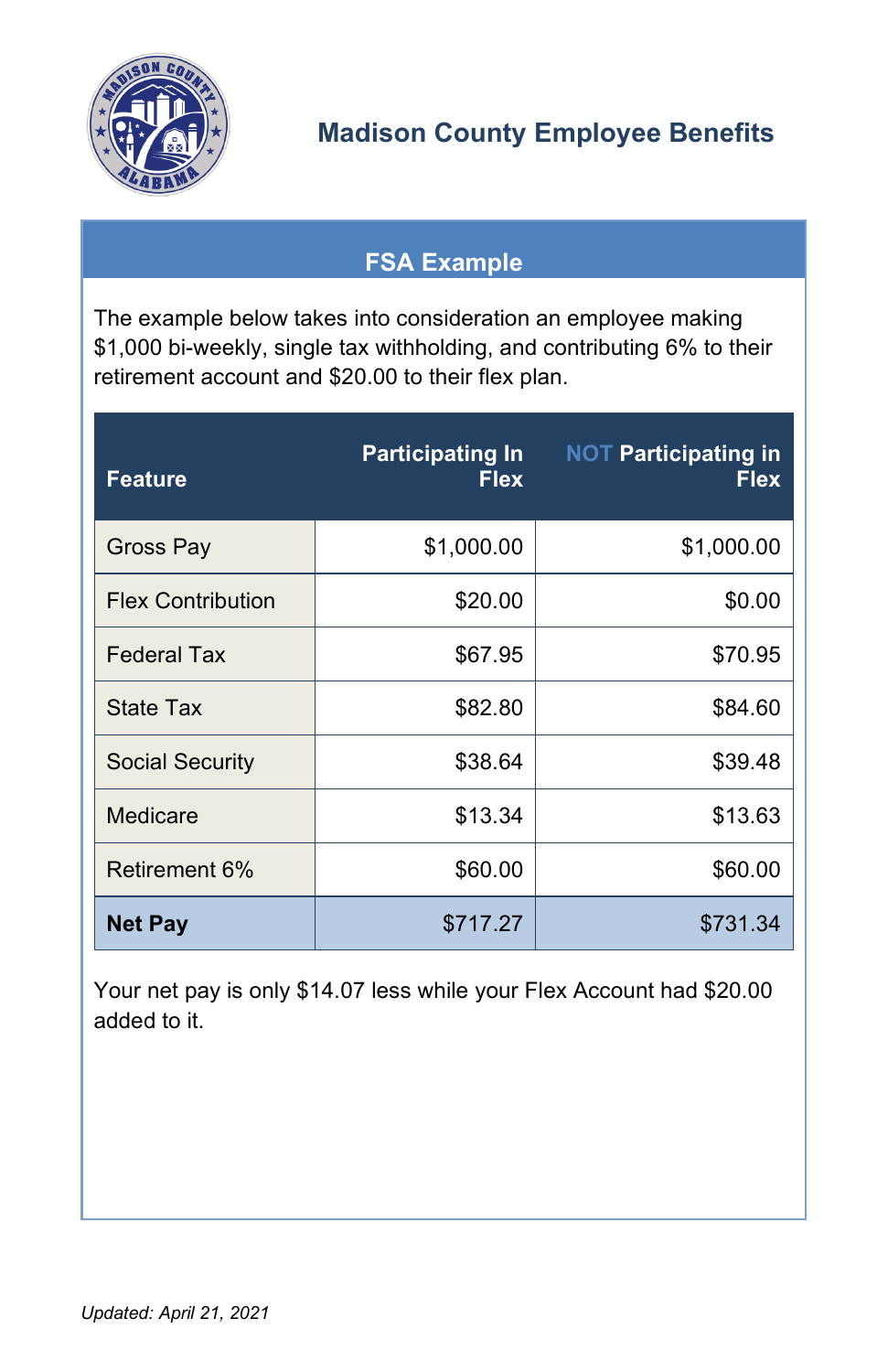

# <span id="page-10-0"></span>**Employee's Retirement Systems of Alabama (ERS)**

| <b>Plan Description</b>                                                                                                                                                                                                                                                                                                                                                                                                                    | <b>Plan Details</b>                                                                                                                                                                                                                                                                                                                                                                                                                   |
|--------------------------------------------------------------------------------------------------------------------------------------------------------------------------------------------------------------------------------------------------------------------------------------------------------------------------------------------------------------------------------------------------------------------------------------------|---------------------------------------------------------------------------------------------------------------------------------------------------------------------------------------------------------------------------------------------------------------------------------------------------------------------------------------------------------------------------------------------------------------------------------------|
| ERS is a defined benefit plan<br>qualified under Section 401(a) of<br>the Internal Revenue Code, A<br>defined benefit plan means that<br>each employee will receive a<br>specific payout at retirement<br>using a benefit formula. The<br>factors determining an<br>employee's retirement benefit<br>include salary, length of service,<br>and a retirement benefit factor.<br>Participation in the ERS is<br>mandatory for Madison County | <b>Employee Contribution:</b><br>Participants contribute 5% to 8.5%<br>of their earnings depending on their<br>hire date and classification. Sworn<br>Certified Deputies have an<br>accelerated contribution schedule.<br><b>Vesting: Participants are vested</b><br>after serving ten years of<br>employment. In the event a<br>participant separates from Madison<br>County, they will receive a pay out<br>of their contributions. |
| eligible employees.                                                                                                                                                                                                                                                                                                                                                                                                                        | <b>Amount of Benefit: Please</b>                                                                                                                                                                                                                                                                                                                                                                                                      |
| Employees can purchase other                                                                                                                                                                                                                                                                                                                                                                                                               | reference the Table of Maximum                                                                                                                                                                                                                                                                                                                                                                                                        |
| forms of creditable service from                                                                                                                                                                                                                                                                                                                                                                                                           | Monthly Retirement Benefit in the                                                                                                                                                                                                                                                                                                                                                                                                     |
| other types of past employment                                                                                                                                                                                                                                                                                                                                                                                                             | <b>FRS Member's Handbook.</b>                                                                                                                                                                                                                                                                                                                                                                                                         |
| or military service. For more                                                                                                                                                                                                                                                                                                                                                                                                              | <b>Tier One and Two: Retirement</b>                                                                                                                                                                                                                                                                                                                                                                                                   |
| information, please view the ERS                                                                                                                                                                                                                                                                                                                                                                                                           | plan participation depends on an                                                                                                                                                                                                                                                                                                                                                                                                      |
| website at: rsa-al.gov.                                                                                                                                                                                                                                                                                                                                                                                                                    | employee's date of hire. Tier One                                                                                                                                                                                                                                                                                                                                                                                                     |
| For more information about Tier                                                                                                                                                                                                                                                                                                                                                                                                            | participants are those hired or who                                                                                                                                                                                                                                                                                                                                                                                                   |
| One, please view the ERS Tier                                                                                                                                                                                                                                                                                                                                                                                                              | had service credit prior to January                                                                                                                                                                                                                                                                                                                                                                                                   |
| One Member Handbook at: rsa-                                                                                                                                                                                                                                                                                                                                                                                                               | 1, 2013. Tier Two participants are                                                                                                                                                                                                                                                                                                                                                                                                    |
| al.gov/uploads/files/ERS_Memb                                                                                                                                                                                                                                                                                                                                                                                                              | those hired or who did not have                                                                                                                                                                                                                                                                                                                                                                                                       |
| er_Handbook_T1_bookmarked.                                                                                                                                                                                                                                                                                                                                                                                                                 | service credit prior to January 1,                                                                                                                                                                                                                                                                                                                                                                                                    |
| pdf.                                                                                                                                                                                                                                                                                                                                                                                                                                       | 2013.                                                                                                                                                                                                                                                                                                                                                                                                                                 |
| For more information about Tier                                                                                                                                                                                                                                                                                                                                                                                                            | In 2020, the Madison County                                                                                                                                                                                                                                                                                                                                                                                                           |
| Two, please view the ERS Tier                                                                                                                                                                                                                                                                                                                                                                                                              | Commission adopted Act 2019                                                                                                                                                                                                                                                                                                                                                                                                           |
| Two Member Handbook at: rsa-                                                                                                                                                                                                                                                                                                                                                                                                               | 2011. This Act allows Tier II                                                                                                                                                                                                                                                                                                                                                                                                         |

**[al.gov/uploads/files/ERS\\_Memb](https://www.rsa-al.gov/uploads/files/ERS_Member_Handbook_T2_bookmarked.pdf) [er\\_Handbook\\_T2\\_bookmarked.](https://www.rsa-al.gov/uploads/files/ERS_Member_Handbook_T2_bookmarked.pdf) [pdf.](https://www.rsa-al.gov/uploads/files/ERS_Member_Handbook_T2_bookmarked.pdf)**

members to receive Tier I benefits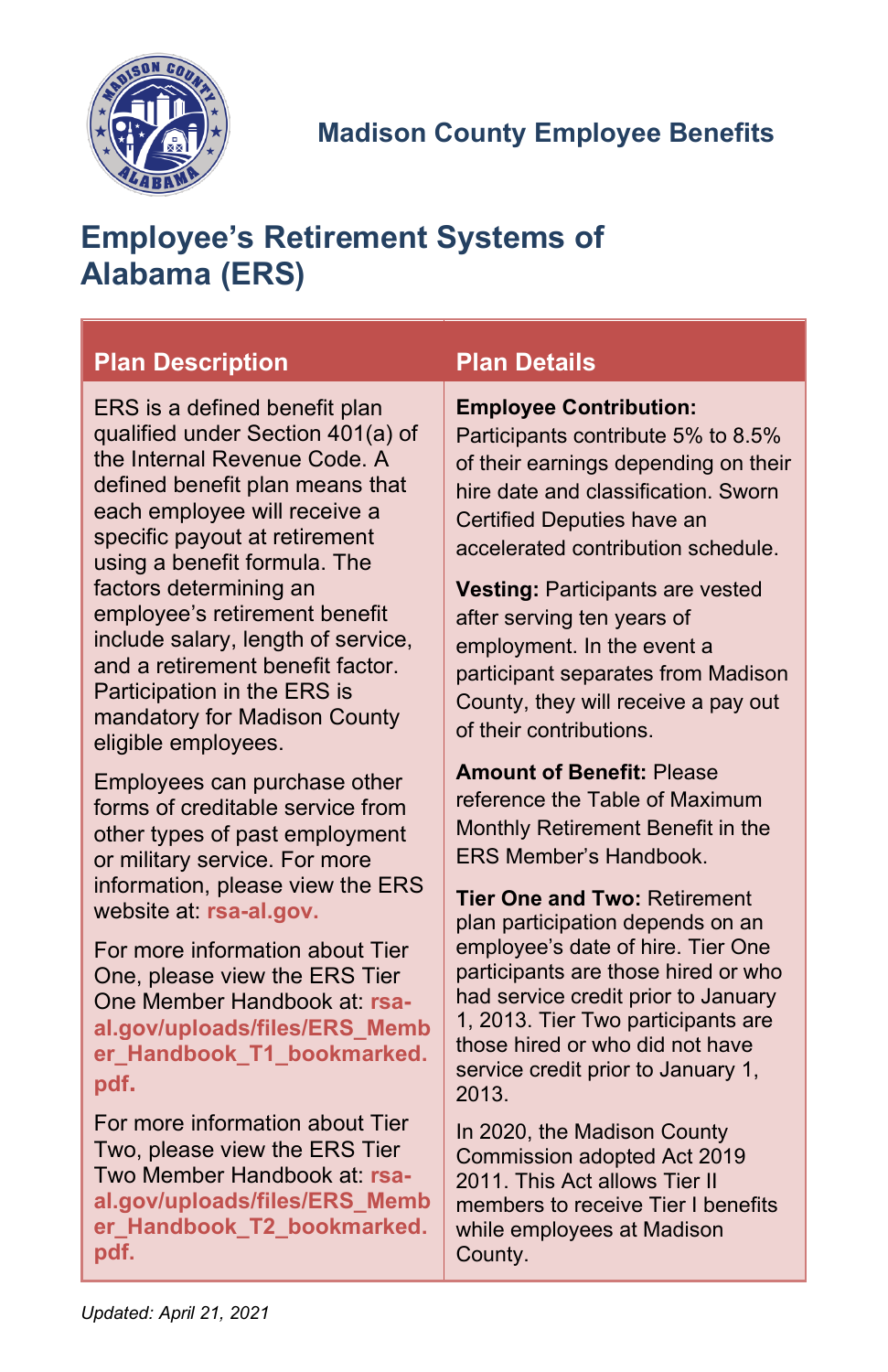

## <span id="page-11-0"></span>**Tier One ERS Benefit Example**

Jane Doe was hired on March 1, 2007. Her birthdate is March 15, 1957. She was hired into the Tier One retirement plan with the State of Alabama. She has worked for 10 years and is vested the plan. Vesting refers to her right to the benefits Madison County contributes. Using her salary and service, the following example (the date for this example is 03/18/2017) will calculate her monthly benefit from the Employee's Retirement Systems (ERS):

| <b>Years of Service &amp; Salary</b> |          |          |          |          |          |
|--------------------------------------|----------|----------|----------|----------|----------|
| 2007                                 | 2008     | 2009     | 2010     | 2011     | 2012     |
| \$19,280                             | \$20,244 | \$20,244 | \$21,256 | \$21,256 | \$22,425 |
| 2013                                 | 2014     | 2015     | 2016     | 2017     |          |
| \$22,425                             | \$23,546 | \$24,723 | \$24,723 | \$25,959 |          |

Note: Average final salary is the average of the highest three years (Oct. to Sept.) out of the last 10 years.

| <b>Highest 3 Years:</b> | \$25,959<br>\$24,723<br>\$24,723<br>$$75,405/3=$ | Avg. Salary:<br>\$25,135 |
|-------------------------|--------------------------------------------------|--------------------------|
|-------------------------|--------------------------------------------------|--------------------------|

To compute the maximum monthly retirement benefit, use the following formula for Tier One employees:<br>Average Final Salary ×Length of Service × Benefit Factor = Monthly Benefit

12

\$25,135 × 10 years × 0.02125 = \$5,314.19 → 
$$
\frac{$5341.19}{12} = $445.09
$$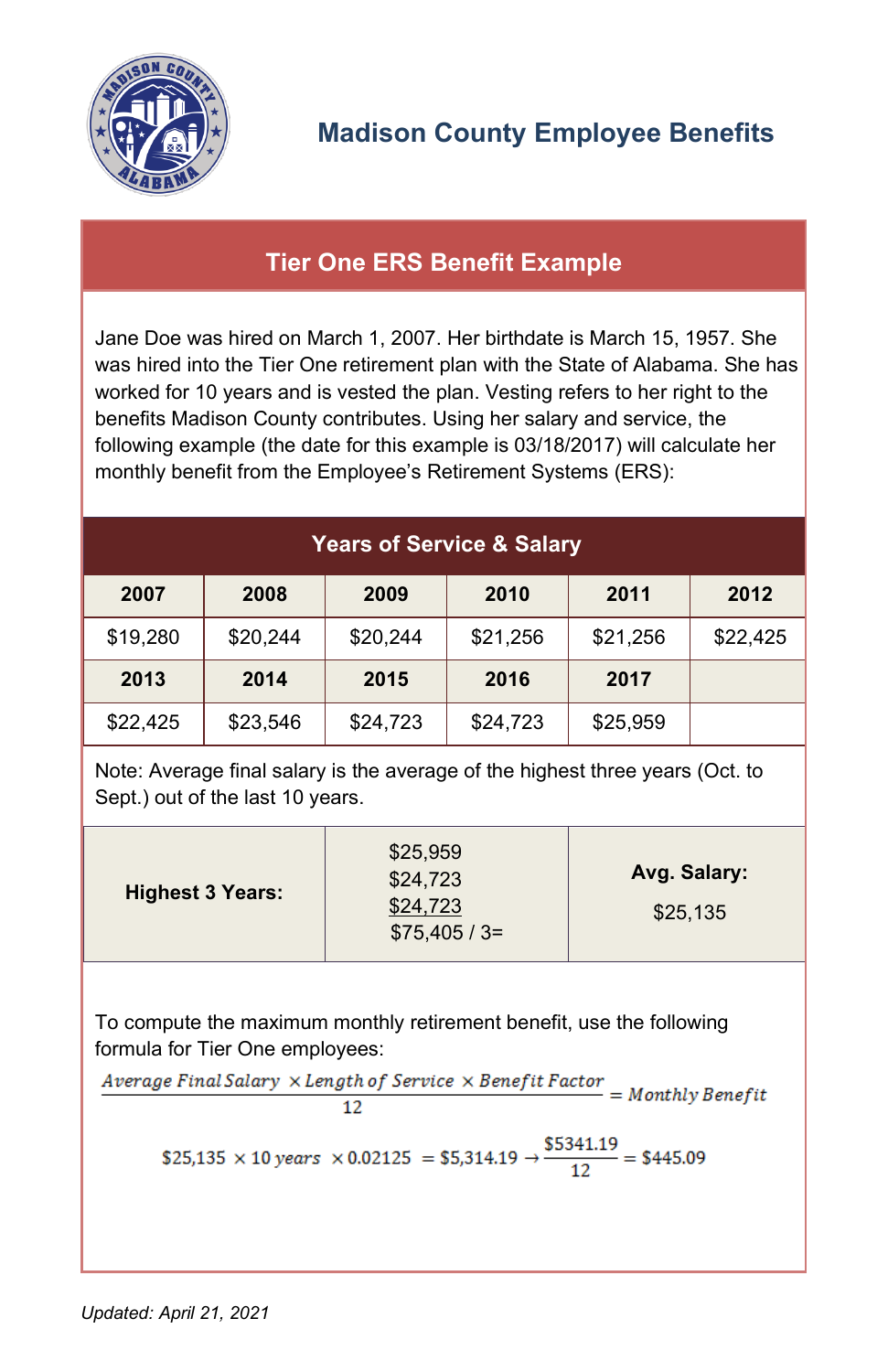

# <span id="page-12-0"></span>**Deferred Compensation Plans**

<span id="page-12-1"></span>

| <b>Plan Description</b>                                                                                                                                                                                                                                                                                                                                                                                                                                                                                                                                                                                                                   | <b>Plan Details</b>                                                                                                                                                                                                                                                                                                                                                                                                                                                                                                                                                                                                                                      |
|-------------------------------------------------------------------------------------------------------------------------------------------------------------------------------------------------------------------------------------------------------------------------------------------------------------------------------------------------------------------------------------------------------------------------------------------------------------------------------------------------------------------------------------------------------------------------------------------------------------------------------------------|----------------------------------------------------------------------------------------------------------------------------------------------------------------------------------------------------------------------------------------------------------------------------------------------------------------------------------------------------------------------------------------------------------------------------------------------------------------------------------------------------------------------------------------------------------------------------------------------------------------------------------------------------------|
| Madison County employees are<br>offered two separate 457(b)<br>Deferred Compensation plans:<br><b>RSA-1 and Nationwide Retirement</b><br>Solutions. Both plans are created<br>pursuant to Section 457 of the<br>Internal Revenue Code.<br>A 457(b) Deferred Compensation<br>plan is a retirement plan that allows<br>public employees to put aside<br>money from each paycheck toward<br>retirement. Note: investing involves<br>market risk, including the possible<br>loss of principle.<br>Employees are vested in their own<br>contributions but are subject to<br>meet certain criteria before account<br>distributions can be made. | <b>Contribution Maximum:</b><br>Employees can contribute up to<br>\$19,500 annually to 457 Deferred<br><b>Compensation plans. Employees</b><br>over fifty qualify for catch-up<br>contributions (up to \$25,500<br>annually), and employees within<br>three years of normal retirement<br>age, may contribute Special 457<br>catch-up provisions (up to<br>$$39,000$ ).<br>Deferral Limit: If an employee<br>chooses to participate in both<br>plans, the employee's total<br>deferrals to these plans combined<br>cannot exceed the IRS annual<br>deferral limit. Participants can make<br>changes to their deferral<br>percentages on a monthly basis. |
| <b>RSA-1 Deferred Compensation</b><br>Plan                                                                                                                                                                                                                                                                                                                                                                                                                                                                                                                                                                                                | <b>Employee Contribution: RSA-1</b><br>requires no minimum contribution.                                                                                                                                                                                                                                                                                                                                                                                                                                                                                                                                                                                 |
| RSA-1 funds can be invested in<br>either bonds, short-term<br>investments, stocks, or a<br>combination. Participants may<br>change their investment elections<br>ninety days from their last election.<br>Statements are mailed quarterly.<br>To view the RSA-1 Member<br>Handbook, visit: rsa-<br>al.gov/uploads/files/RSA-<br>1_Member_Handbook_bookmark<br>ed.pdf.                                                                                                                                                                                                                                                                     | <b>Enrollment:</b> To participate:<br>Complete the RSA-1 Enrollment<br>Form, Beneficiary Designation, and<br><b>Investment Election for New</b><br>Accounts (these three forms are<br>mailed to RSA-1 P. O. Box 302150,<br>Montgomery, AL 36130-2150). This<br>will establish the account. Next<br>complete the Authorization to Defer<br>Compensation form and return to<br>the Madison County payroll office.                                                                                                                                                                                                                                          |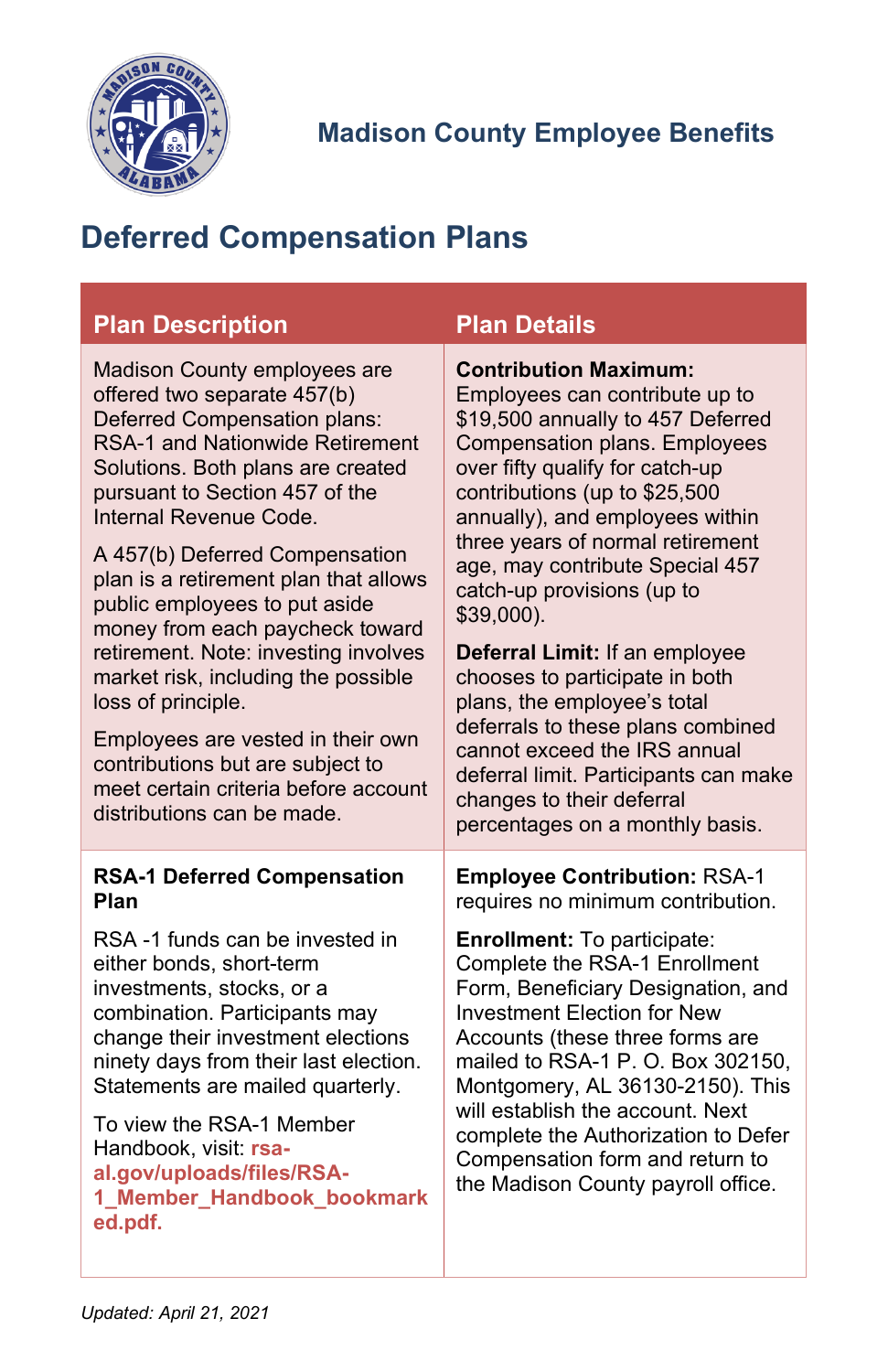

## <span id="page-13-0"></span>**RSA-1 Example**

The following is an example of how participation in RSA-1 can help you reduce your current taxes:

Example:

- ♦ An employee earning \$1,000 bi-weekly
- ♦ Deferring \$100 into RSA-1 bi-weekly
- ♦ Filing as single with one withholding allowance

| <b>Contributing to RSA-1</b>           |           | <b>Not Contributing to RSA-1</b>       |           |
|----------------------------------------|-----------|----------------------------------------|-----------|
| Semi-monthly<br>pay                    | \$1000.00 | Semi-monthly<br>pay                    | \$1000.00 |
| <b>RSA-1 Deferral</b>                  | \$100.00  | <b>RSA-1 Deferral</b>                  | \$0.00    |
| 7.5% Retirement<br><b>Contribution</b> | \$75.00   | 7.5% Retirement<br><b>Contribution</b> | \$75.00   |
| <b>Federal Tax*</b>                    | \$50.75   | <b>Federal Tax*</b>                    | \$65.75   |
| State Tax*                             | \$29.00   | State Tax*                             | \$33.00   |
| <b>FICA</b>                            | \$76.50   | <b>FICA</b>                            | \$76.50   |
| Take-Home Pay                          | \$668.75  | <b>Take-Home Pay</b>                   | \$749.75  |

\*Based on the 2015 tax tables.

In this example, deferring \$100 only decreases your take-home pay by \$81, while saving \$19 on taxes.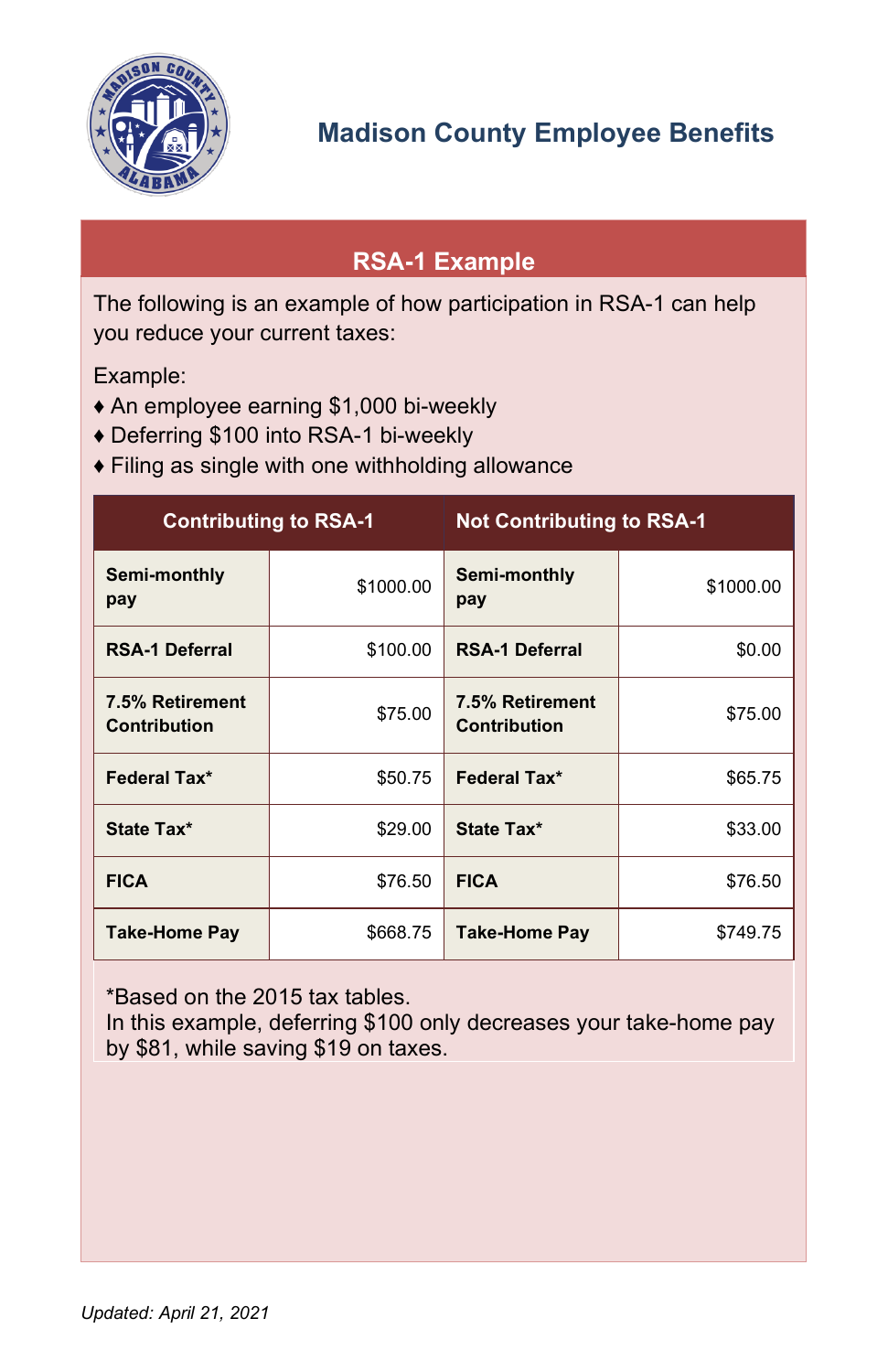

## **RSA-1 Savings Example**

<span id="page-14-0"></span>The following demonstrates the effect of savings in RSA-1 funds over a twenty-five year period with varying interest rates.

| <b>Effect of Saving Over a 25 Year Period*</b> |                              |              |              |  |
|------------------------------------------------|------------------------------|--------------|--------------|--|
| <b>Monthly</b>                                 | <b>Assumed Earnings Rate</b> |              |              |  |
| <b>Deferral</b><br><b>Amount</b>               | 6%                           | 7%           | 8%           |  |
| \$25                                           | \$17,324.85                  | \$20,251.79  | \$23,775.66  |  |
| \$50                                           | \$34,649.70                  | \$40,503.58  | \$47,551.32  |  |
| \$100                                          | \$69,299.40                  | \$81,007.17  | \$95,102.64  |  |
| \$200                                          | \$138,598.79                 | \$162,014.34 | \$190,205.28 |  |
| \$400                                          | \$277,197.58                 | \$324,028.68 | \$380,410.56 |  |

\*These examples are provided for illustration purposes only and do not guarantee that the fund will perform at this level in the future.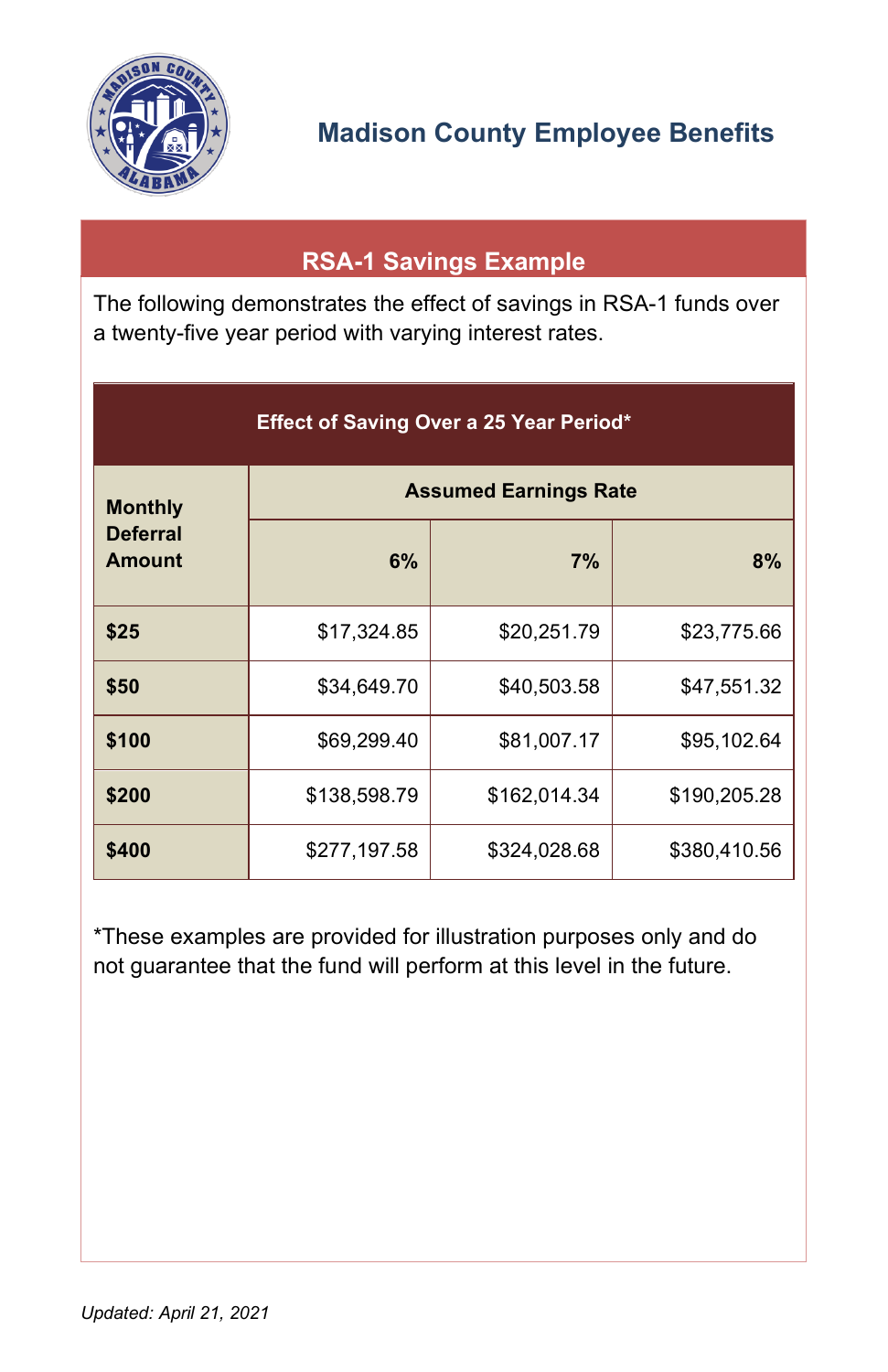

## **Plan Description Plan Details**

#### <span id="page-15-0"></span>**Nationwide Deferred Compensation Plan**

Nationwide has many investment options including international funds; small, mid and large-cap funds; balanced and bond funds; short-term investments; target date funds; and a fixed account.

For more information about your plan, please contact our Nationwide representative, Martha Sutton at 256-509-1389.

For more information about Nationwide Deferred Compensation Plans, visit: **[www.nrsforu.com/iApp/tcm/nrs](https://www.nrsforu.com/iApp/tcm/nrsforu/index.jsp) [foru/index.jsp.](https://www.nrsforu.com/iApp/tcm/nrsforu/index.jsp)**

#### **Employee Contribution:**

Employees can contribute from \$260 to \$19,500 annually (unless eligible for special catch-up or within 3 years of retirement).

**Enrollment:** Employees can enroll in Nationwide at any time. Interested employees should contact HR and complete the required forms. Employees will need the following information to enroll:

- Your Social Security number
- Your annual income
- Contribution amount
- Investment selections
- Beneficiary names and Social Security numbers

#### **Annual Leave Option:**

Employees retiring with accrued annual leave have the option to allow the dollar value of the leave to be rolled over into their 457b account. This option allows retiring employees a pre-taxed advantage until the funds are withdrawn.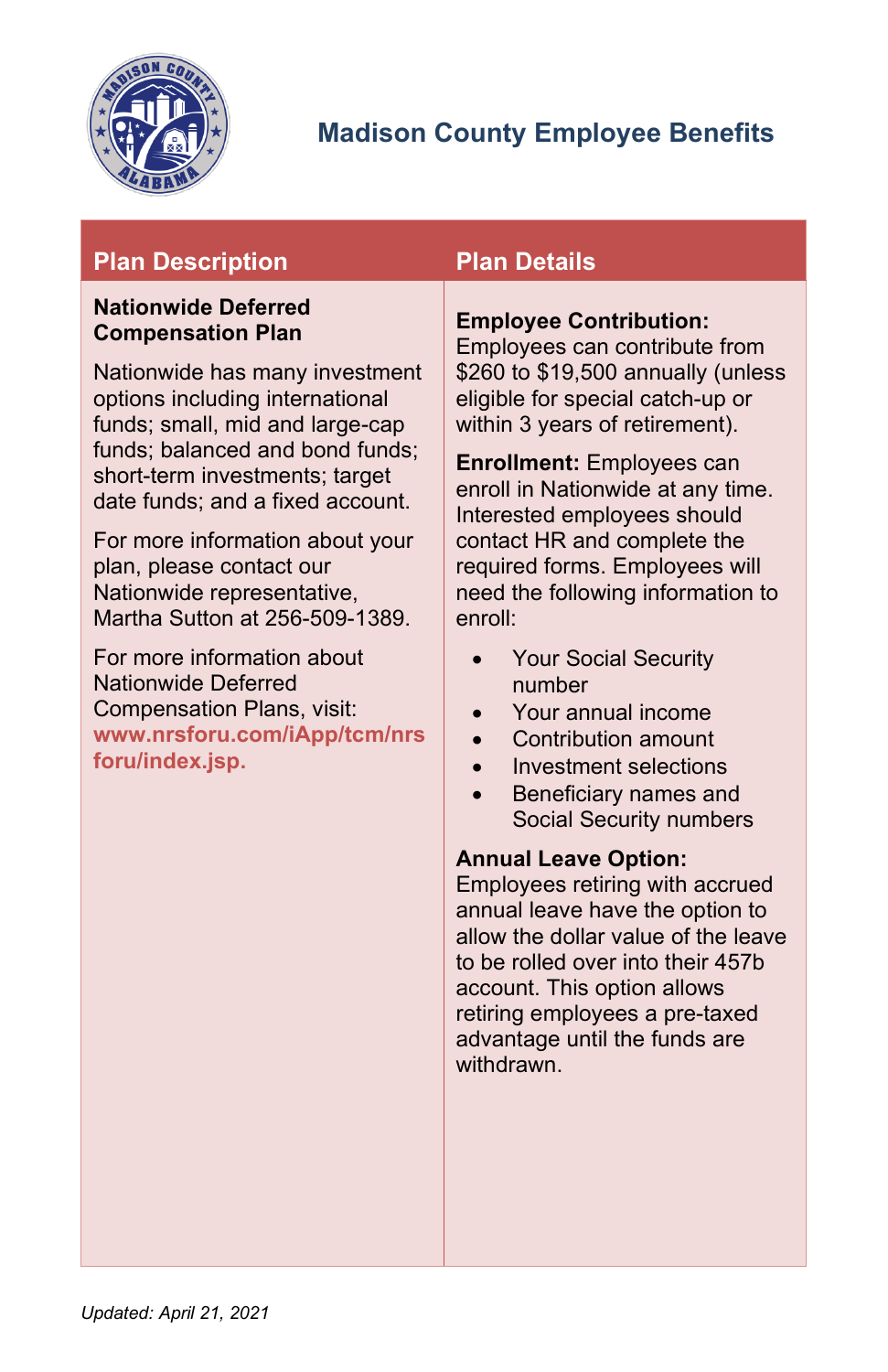

### **Nationwide Benefit Example**

<span id="page-16-0"></span>Chart assumptions: Bi-weekly deferrals, 25% tax rate for paycheck impact, 7% annual rate of return. This hypothetical illustration is not intended to predict or project investment results. It does not assume taxes, fees or account withdrawals during accumulation; if it did, results would be lower. This chart is not intended to project the performance of your deferred compensation account. Investments involve market risk, including the possible loss of principal. Actual investment results will vary depending on your investment and market experience. Income stream durations and amounts are not guaranteed.

| <b>Deferral</b><br>Per Pay | <b>Paycheck</b><br>Impact | <b>Accumulation</b><br><b>10 Years</b> | <b>Accumulation</b><br>20 Years | <b>Accumulation</b><br><b>30 Years</b> |
|----------------------------|---------------------------|----------------------------------------|---------------------------------|----------------------------------------|
| \$25                       | \$18.75                   | \$9,304                                | \$27,605                        | \$63,607                               |
| \$50                       | \$37.50                   | \$18,607                               | \$55,210                        | \$127,214                              |
| \$75                       | \$56.25                   | \$27,911                               | \$82,815                        | \$190,821                              |
| \$100                      | \$75.00                   | \$37,214                               | \$110,420                       | \$254,428                              |
| \$125                      | \$93.75                   | \$46,518                               | \$138,025                       | \$318,035                              |
| \$150                      | \$112.50                  | \$55,821                               | \$165,631                       | \$381,642                              |
| \$200                      | \$150.00                  | \$74,429                               | \$220,841                       | \$508,856                              |
| \$500                      | \$375.00                  | \$186,071                              | \$552,102                       | \$1,272,139                            |

Take a look at how an investment could potentially grow over time.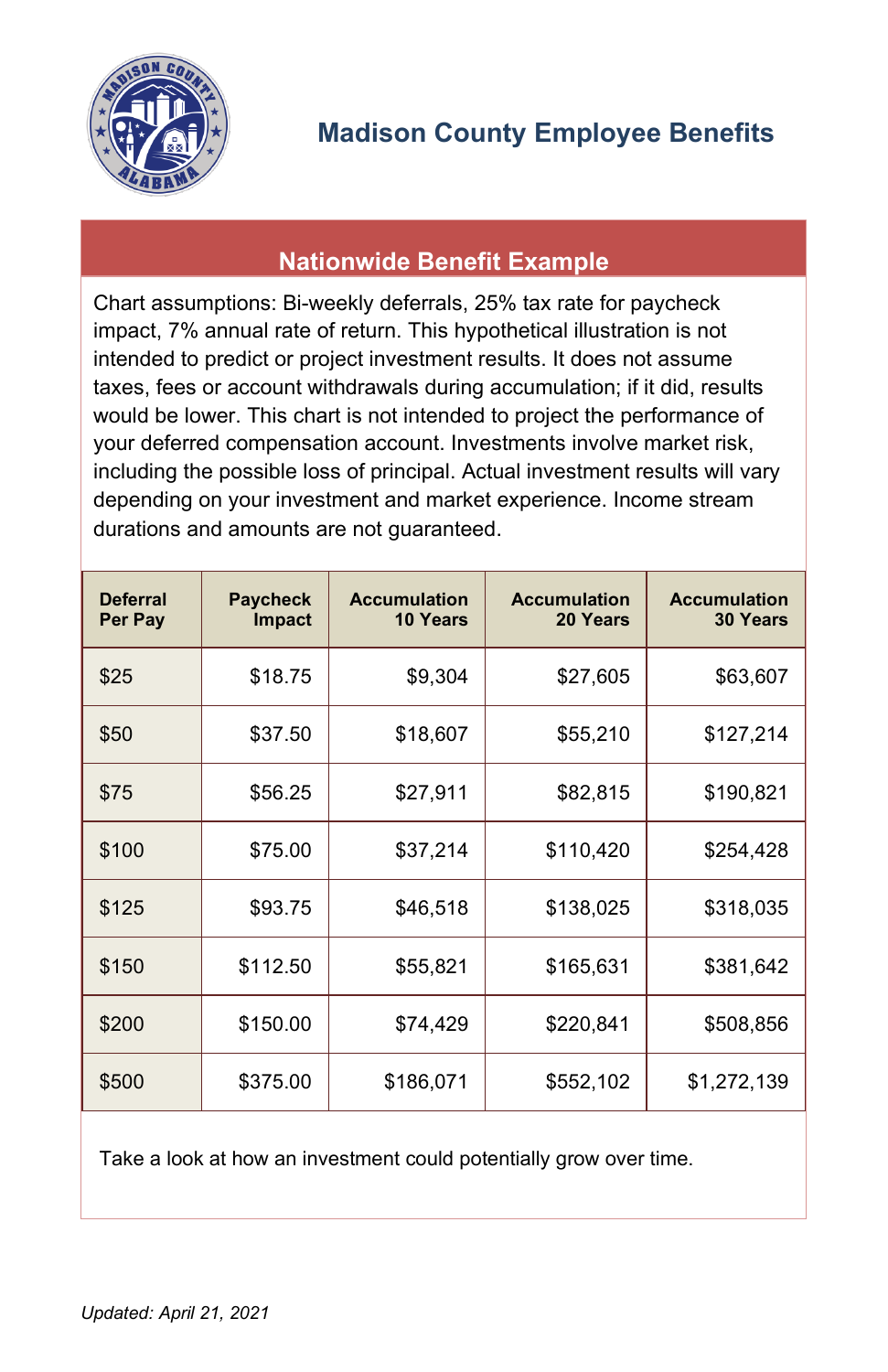

# <span id="page-17-0"></span>**Retiree Health and Dental Benefits**

| <b>Plan Description</b>                                                         | <b>Plan Details</b>                                             |  |
|---------------------------------------------------------------------------------|-----------------------------------------------------------------|--|
| Madison County offers retiree                                                   | Non-Medicare Eligible: Most                                     |  |
| health plan coverage to eligible                                                | retirees under sixty-five (including                            |  |
| employees who retire.                                                           | spouse and dependents) will                                     |  |
| Employees hired before January                                                  | remain on the LGHIP Active                                      |  |
| 1, 2018 must meet retirement                                                    | Employee Plan until becoming                                    |  |
| guidelines for ERS in their                                                     | Medicare eligible.                                              |  |
| respective tier to be eligible for                                              | Medicare Eligible: Retirees over                                |  |
| benefits. Employees hired after                                                 | the age of sixty-five will be                                   |  |
| January 1, 2018 must have                                                       | covered under the                                               |  |
| twenty continuous years of full-                                                | UnitedHealthcare Medicare                                       |  |
| time service with Madison County                                                | Advantage (PPO) Plan or LGHIP                                   |  |
| and be enrolled in LGHIP for ten                                                | United Healthcare.                                              |  |
| years in order to be eligible for<br>health insurance benefits at<br>retirement | <b>UnitedHealthcare Medicare</b><br><b>Advantage (PPO) Plan</b> |  |
| Coverage is provided at the time                                                | This is a Medicare Replacement                                  |  |
| of retirement if eligible from                                                  | plan that provides the benefits                                 |  |
| Madison County. Coverage may                                                    | of Medicare Part A and B, an                                    |  |
| also be provided for spouses and                                                | integrated Prescription Part D                                  |  |
| eligible dependents and ends at                                                 | coverage, and extra programs                                    |  |
| the time of death of the retiree.                                               | beyond original Medicare.                                       |  |
| Spouse coverage will be                                                         | Included in the Advantage Plan:                                 |  |
| terminated upon divorce. COBRA<br>is offered upon loss of coverage.             | <b>Dental and Vision</b>                                        |  |

- <span id="page-17-1"></span>• **Dental and Vision Benefits**
- **Routine Foot Care**
- **Hearing Aid Benefits**
- **NurseLine**
- **Virtual Doctor Visits**
- **And MORE!**

Please see the Retiree Health Insurance Rates table on the next page for more information on premiums. Rates are subject to change annually.

retirement in order to keep LGHIB

An employee filing disability retirement must qualify for Social

Security disability prior to

coverage.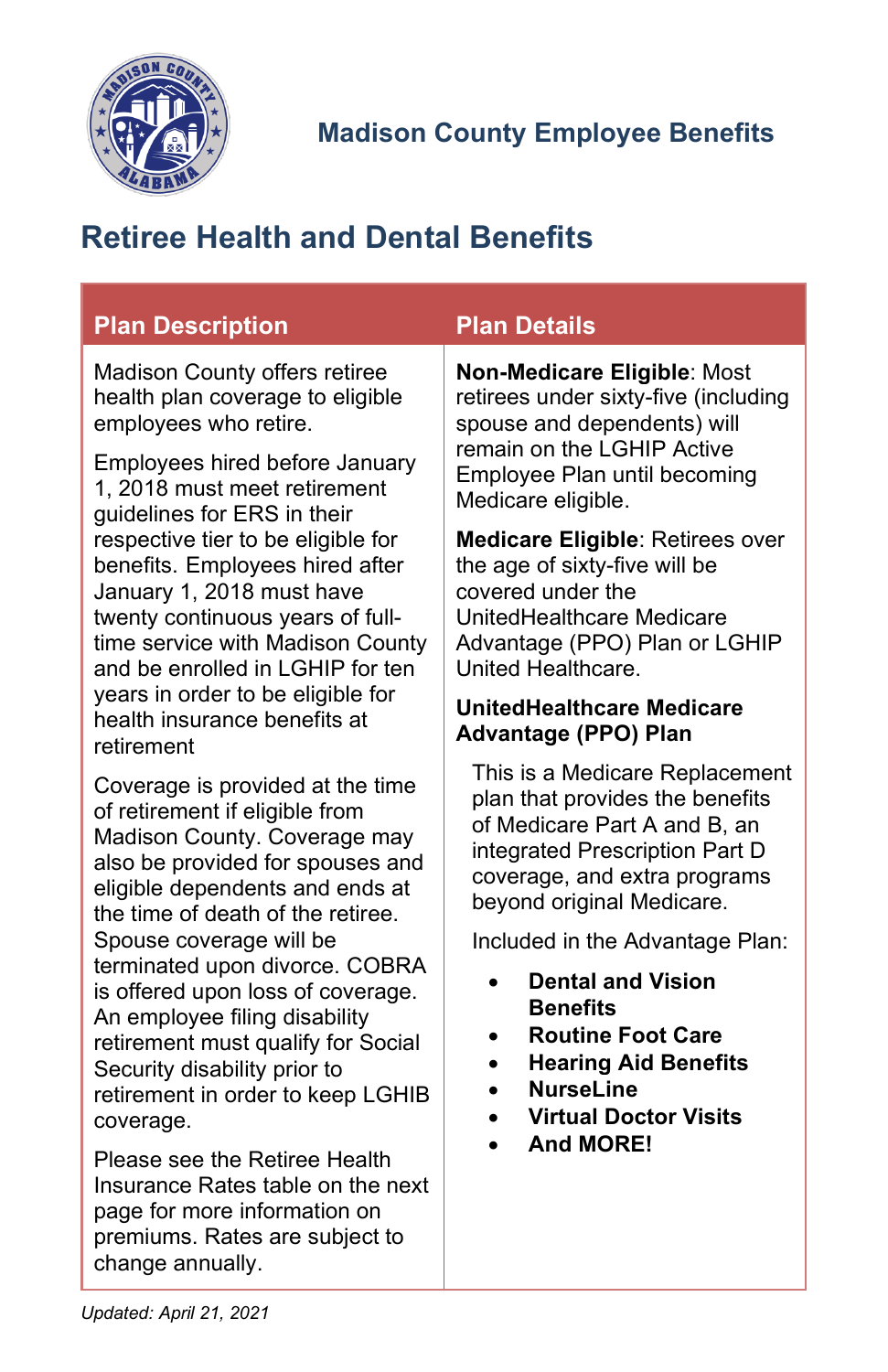

<span id="page-18-0"></span>

| <b>Retiree Health Insurance Rates</b>  |                  |  |  |
|----------------------------------------|------------------|--|--|
|                                        |                  |  |  |
| 10 Years of Service (Under 65)         | \$118.50 / month |  |  |
| 15 Years of Service (Under 65)         | \$100.50 / month |  |  |
| 20 Years of Service (Under 65)         | \$67.50 / month  |  |  |
| 25 Years of Service with Spouse        | \$43.50 / month  |  |  |
| 25 Years of Service (Employee<br>Only) | \$0.00           |  |  |
| 10 Years of Service (Over 65)          | \$100.50 / month |  |  |
| 15 Years of Service (Over 65)          | \$84.50 / month  |  |  |
| 20 Years of Service (Over 65)          | \$51.50 / month  |  |  |

Retiree coverage is subject to change. Changes could include rates, plan design and enrollment eligibility.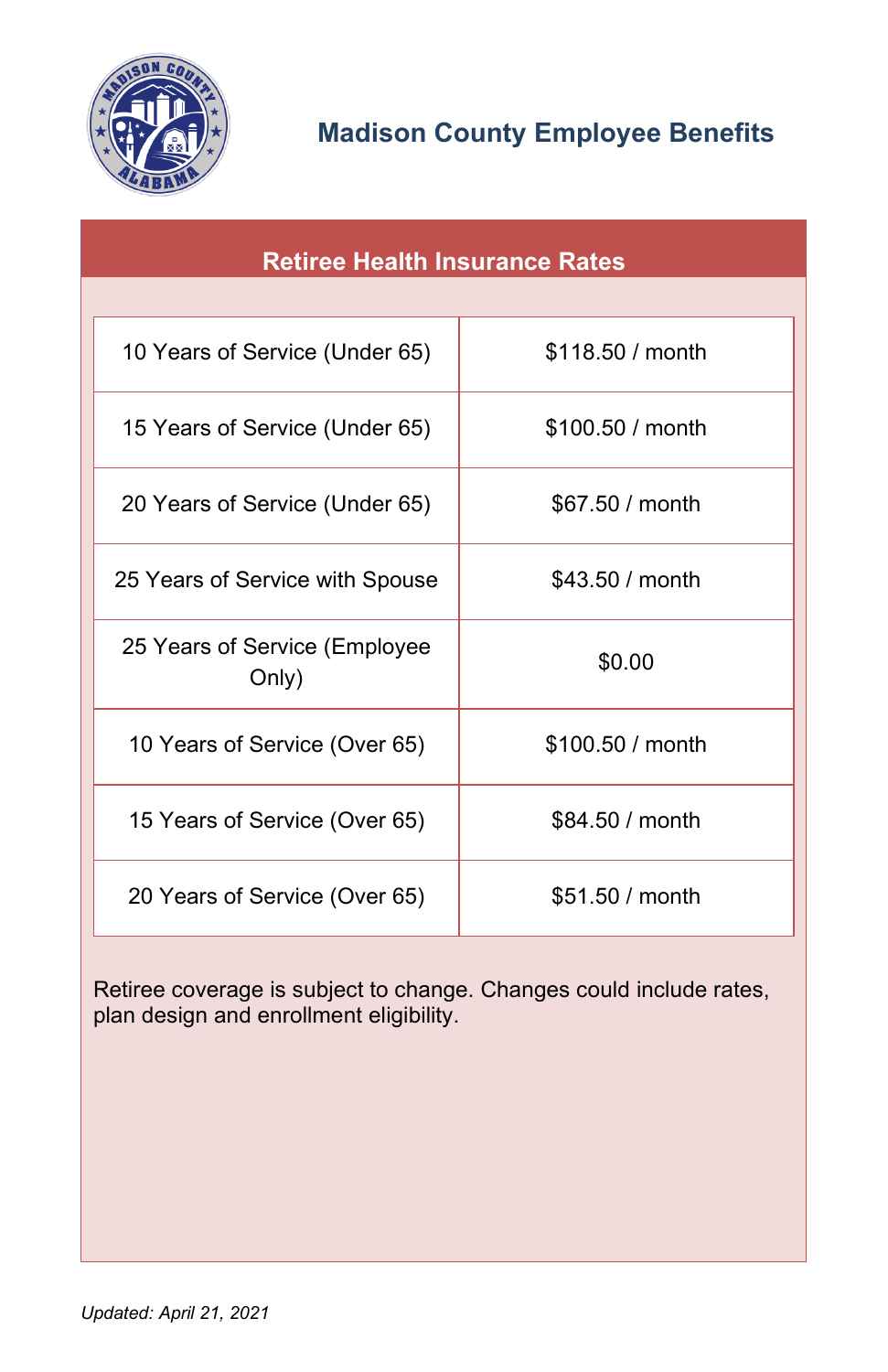

# <span id="page-19-0"></span>**Life Insurance and AD&D Benefits**

<span id="page-19-1"></span>

| <b>Plan Description</b>                                                                                                                                                                                                                                                                                                                                                                                                                                                                                                                                                                                                                                                                               | <b>Plan Details</b>                                                                                                                                                                                                                                                                                                                                                                                                                                                                                                                                                                                                                                                                                                                                                                                                                                                                                                                                                                                                                                 |
|-------------------------------------------------------------------------------------------------------------------------------------------------------------------------------------------------------------------------------------------------------------------------------------------------------------------------------------------------------------------------------------------------------------------------------------------------------------------------------------------------------------------------------------------------------------------------------------------------------------------------------------------------------------------------------------------------------|-----------------------------------------------------------------------------------------------------------------------------------------------------------------------------------------------------------------------------------------------------------------------------------------------------------------------------------------------------------------------------------------------------------------------------------------------------------------------------------------------------------------------------------------------------------------------------------------------------------------------------------------------------------------------------------------------------------------------------------------------------------------------------------------------------------------------------------------------------------------------------------------------------------------------------------------------------------------------------------------------------------------------------------------------------|
| <b>Madison County benefits program</b><br>includes life insurance that provides<br>financial protection if a participant<br>should die or have a serious<br>accident.<br>Madison County pays the full cost for:<br><b>Basic Life Insurance</b><br><b>Accidental Death and</b><br><b>Dismemberment</b><br><b>Line of Duty (for Certified</b><br><b>Deputies</b> )<br>Employees can elect voluntary life<br>insurance and will pay the full cost<br>for:<br><b>Additional Life Insurance</b><br><b>Spouse Life Insurance</b><br><b>Dependent Child Life Insurance</b><br>Premiums for the employee/spouse<br>are based on the employee's age.<br>The employee must participate to<br>enroll dependents. | <b>Life Insurance Benefits</b><br><b>Basic Life Insurance: \$25,000</b><br><b>Additional Life Insurance: Up to</b><br>\$160,000.<br><b>Dependent Life Coverage: You</b><br>may purchase additional life<br>insurance for your eligible<br>dependent:<br><b>Spouse:</b> Up to \$50,000<br>Dependent Child: \$10,000.<br><b>Accidental Death and</b><br><b>Dismemberment Benefits</b><br>Basic AD&D Benefit: \$25,000<br>Other AD&D Insurance:<br><b>Seat Belt Coverage</b><br>$\bullet$<br><b>Air Bag Coverage</b><br><b>Career Adjustment Benefit</b><br><b>Child Care Benefit</b><br><b>Higher Education Benefit</b><br>$\bullet$<br><b>Effective Date: Coverage is effective</b><br>on the date of hire. Employees are<br>subject to medical underwriting if they<br>enroll at a time later than new hire<br>orientation.<br>In some cases, the voluntary<br>coverage level may be increased by<br>one increment without medical<br>underwriting. If an employee has<br>previously been declined, they cannot<br>enroll or change coverage unless |

their reason for denial improves.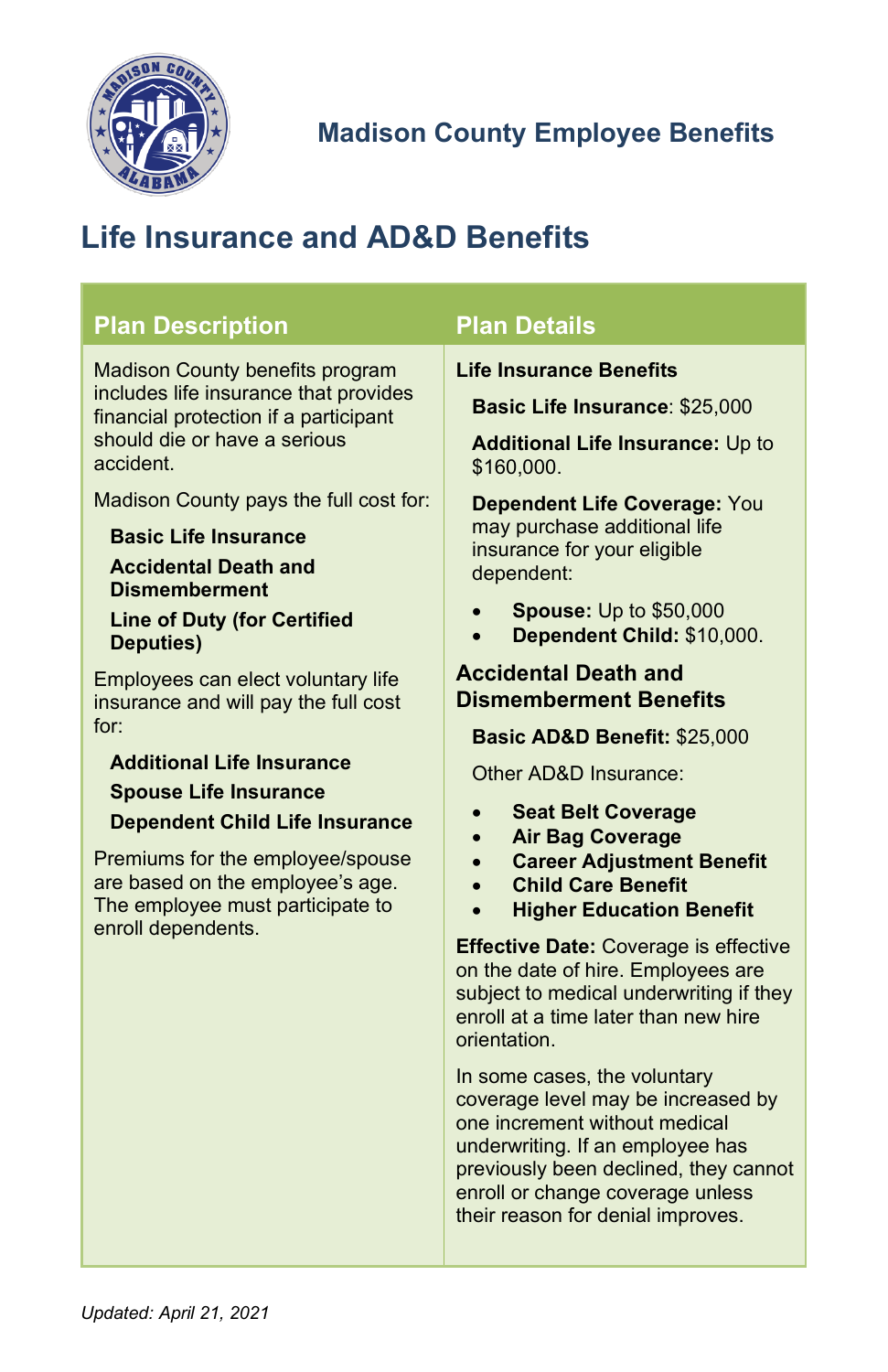

# <span id="page-20-0"></span>**Long-Term Disability Insurance**

| <b>Plan Description</b>                                                                                                                                                                                                                                                                                                                                                                                                                                                                                                                                                                                                                                                                                                                                                                                                                    | <b>Plan Details</b>                                                                                                                                                                                                                                                                                                                                                                                                                                                                                                                                                                                                                                                                                                    |
|--------------------------------------------------------------------------------------------------------------------------------------------------------------------------------------------------------------------------------------------------------------------------------------------------------------------------------------------------------------------------------------------------------------------------------------------------------------------------------------------------------------------------------------------------------------------------------------------------------------------------------------------------------------------------------------------------------------------------------------------------------------------------------------------------------------------------------------------|------------------------------------------------------------------------------------------------------------------------------------------------------------------------------------------------------------------------------------------------------------------------------------------------------------------------------------------------------------------------------------------------------------------------------------------------------------------------------------------------------------------------------------------------------------------------------------------------------------------------------------------------------------------------------------------------------------------------|
| <b>Long-Term Disability Insurance</b><br>provides a salary replacement after<br>the enrolled employee is out of work<br>for 90 days due to injury, illness, or<br>surgery.<br>Employees pay the full cost of LTD<br>Insurance.<br>Long-Term Disability only covers<br>Madison County employees, there<br>are no spousal benefits. The<br>premiums are based on the<br>employee's age and will increase<br>every five years. The bi-weekly<br>premiums are taken through payroll<br>deduction. Enrollment can occur as a<br>new employee or annually during<br>Open Enrollment.<br>Any existing medical condition in<br>effect within 3 months of enrollment<br>will be deemed a pre-existing<br>condition. Benefits will not be eligible<br>relating to that condition until the<br>employee has been enroll in the plan<br>for 12 months. | <b>Long-Term Disability Benefits</b><br>The cash benefit of Long-Term<br>Disability coverage is 60% of salary<br>up to \$5,000 per month.<br>Benefits will be reduced if the<br>member is receiving state retirement,<br>social security, workers'<br>compensation, sick leave, any form of<br>employment wages, or salary<br>continuation. Benefits continue until<br>normal retirement age.<br>Example of the premium cost:<br>An employee age 47 with the annual<br>salary of \$43,600 or monthly salary of<br>\$3,633.33.<br>Using the formula: monthly salary X<br>premium for age 47 = Bi-weekly<br>amount owed.<br>$$3,633.33$ X .00397 = \$14.42 for the<br>coverage of up to \$2,180.00 if unable<br>to work. |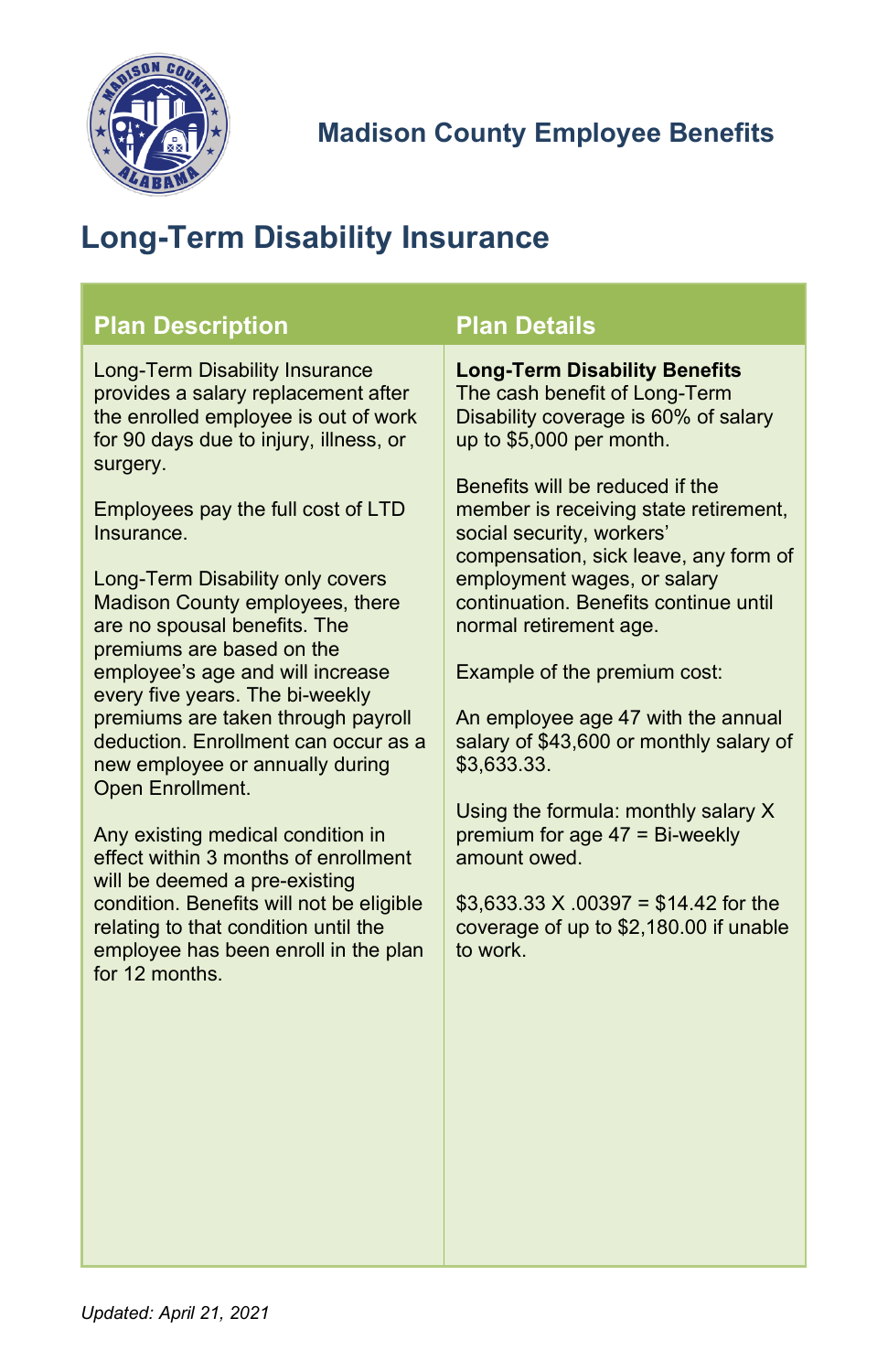

# <span id="page-21-0"></span>**Employee Clinic**

| <b>Benefit Description</b>                                                                                                                                                                  | <b>Benefit Details</b>                                                                                                                                                                                                                                                      |  |
|---------------------------------------------------------------------------------------------------------------------------------------------------------------------------------------------|-----------------------------------------------------------------------------------------------------------------------------------------------------------------------------------------------------------------------------------------------------------------------------|--|
| Madison County provides a low-<br>cost health clinic to eligible<br>employees through LGHIP.<br>Please refer to Employee Clinic<br>Information for clinic hours and<br>contact information. | Madison County employees and<br>dependents over twelve may use<br>the Employee Health Clinic for<br>the low copay of \$15.00 per visit.<br>To be eligible to use the Clinic,<br>the employee and dependent<br>must be primary on Madison<br>County's health insurance plan. |  |
|                                                                                                                                                                                             | Employees can fill their<br>prescriptions by visiting the<br>Huntsville Hospital Pharmacy<br>located in the Medical Mall. The<br>HHS Pharmacy is open Monday-<br>Friday, 7:00am to 5:30pm and<br>can be reached at 256-265-3800.                                            |  |
|                                                                                                                                                                                             |                                                                                                                                                                                                                                                                             |  |

| 777 Local Government Employee |  |  |  |  |
|-------------------------------|--|--|--|--|
| <b>III</b> Health Clinic      |  |  |  |  |
|                               |  |  |  |  |

| <b>Location:</b>             | <b>1963 Memorial Parkway</b><br>Huntsville, AL 35801 |
|------------------------------|------------------------------------------------------|
| <b>Hours:</b>                | Mon - Fri 7:00 am to 4:00 pm                         |
| <b>Phone:</b><br><b>Fax:</b> | 256-265-0220<br>256-265-0225                         |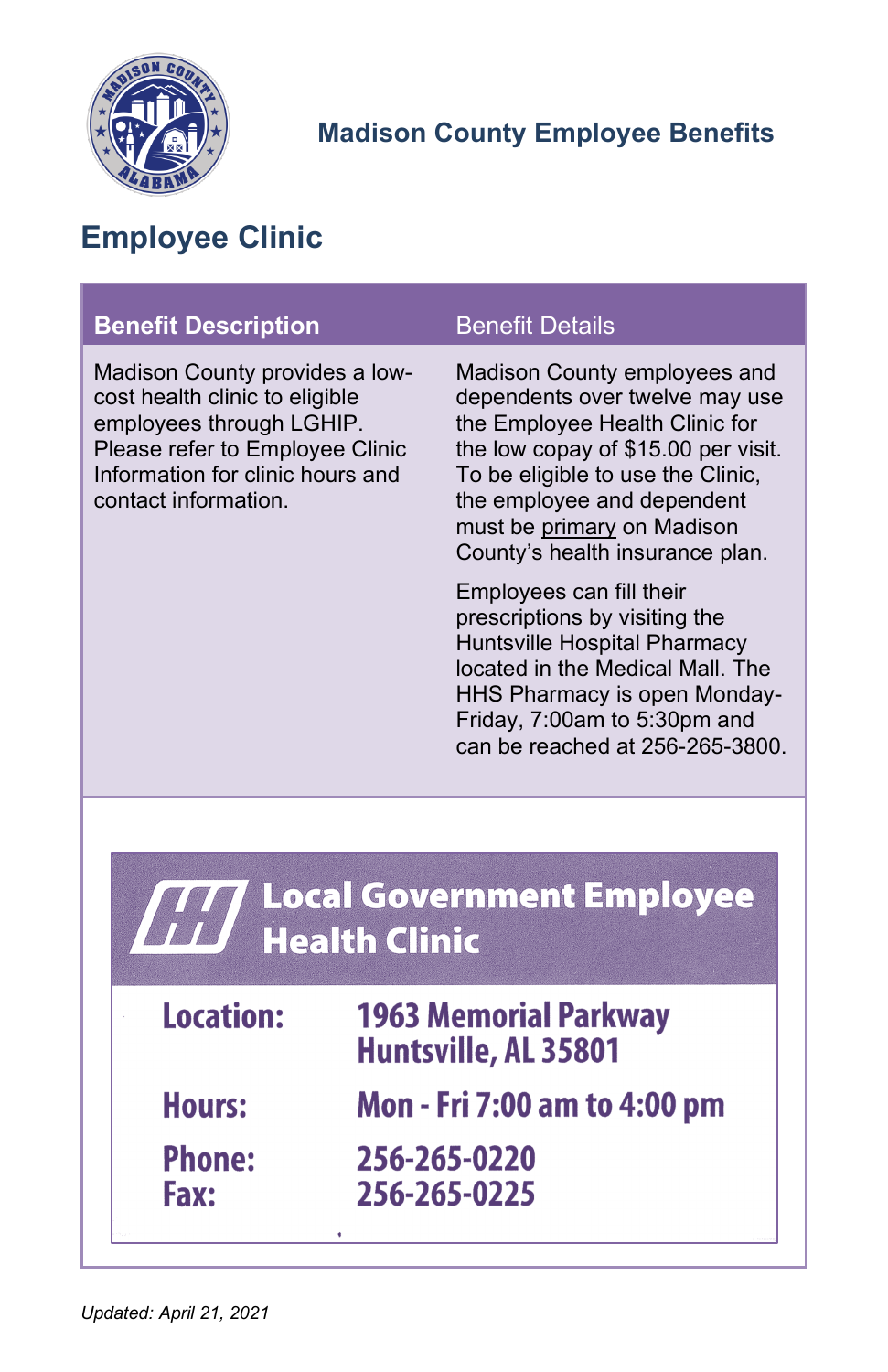

# <span id="page-22-0"></span>**Other Benefits**

<span id="page-22-1"></span>

| <b>Benefit Description</b>                                                                                                                                                                                                                                                                                                                                                                                                                                                                                                                    | <b>Benefit Details</b>                                                                                                                                                                                                                                                                                                                                                                                                                                                                                                                                                                                                                                  |
|-----------------------------------------------------------------------------------------------------------------------------------------------------------------------------------------------------------------------------------------------------------------------------------------------------------------------------------------------------------------------------------------------------------------------------------------------------------------------------------------------------------------------------------------------|---------------------------------------------------------------------------------------------------------------------------------------------------------------------------------------------------------------------------------------------------------------------------------------------------------------------------------------------------------------------------------------------------------------------------------------------------------------------------------------------------------------------------------------------------------------------------------------------------------------------------------------------------------|
| <b>Employee Assistance Program</b><br>(EAP)<br>Madison County offers this EAP<br>benefit through Behavioral Health<br>Systems (BHS). An EAP is a<br>professional service which<br>provides confidential assessment,<br>referral, and short-term<br>counseling services to employees<br>and their dependents for<br>behavioral health-related<br>problems such as (but not limited<br>$to)$ :<br>Marital/Family<br><b>Eating Disorders</b><br>Anxiety<br>Depression<br><b>Grief and Loss</b><br>Financial/Legal<br>ADHD/ADD<br>Substance Abuse | To access more information<br>about your EAP Benefit, visit the<br><b>Behavioral Health Systems</b><br>website listed below, and follow<br>the instructions to login to the<br>site, or call 1-800-245-1150.<br><b>Website: behavioralhealthsyste</b><br>ms.com/members/member-<br>access/.<br><b>Employee ID: MCA</b><br><b>Cost:</b> EAP is a benefit provided<br>at no charge. All services that are<br>authorized by BHS are covered at<br>100% and you do not have to file<br>any claims.<br><b>Coverage Includes: Initial</b><br>assessment and two follow-up<br>visits. Individuals can extend<br>treatment using LGHIP in-network<br>providers. |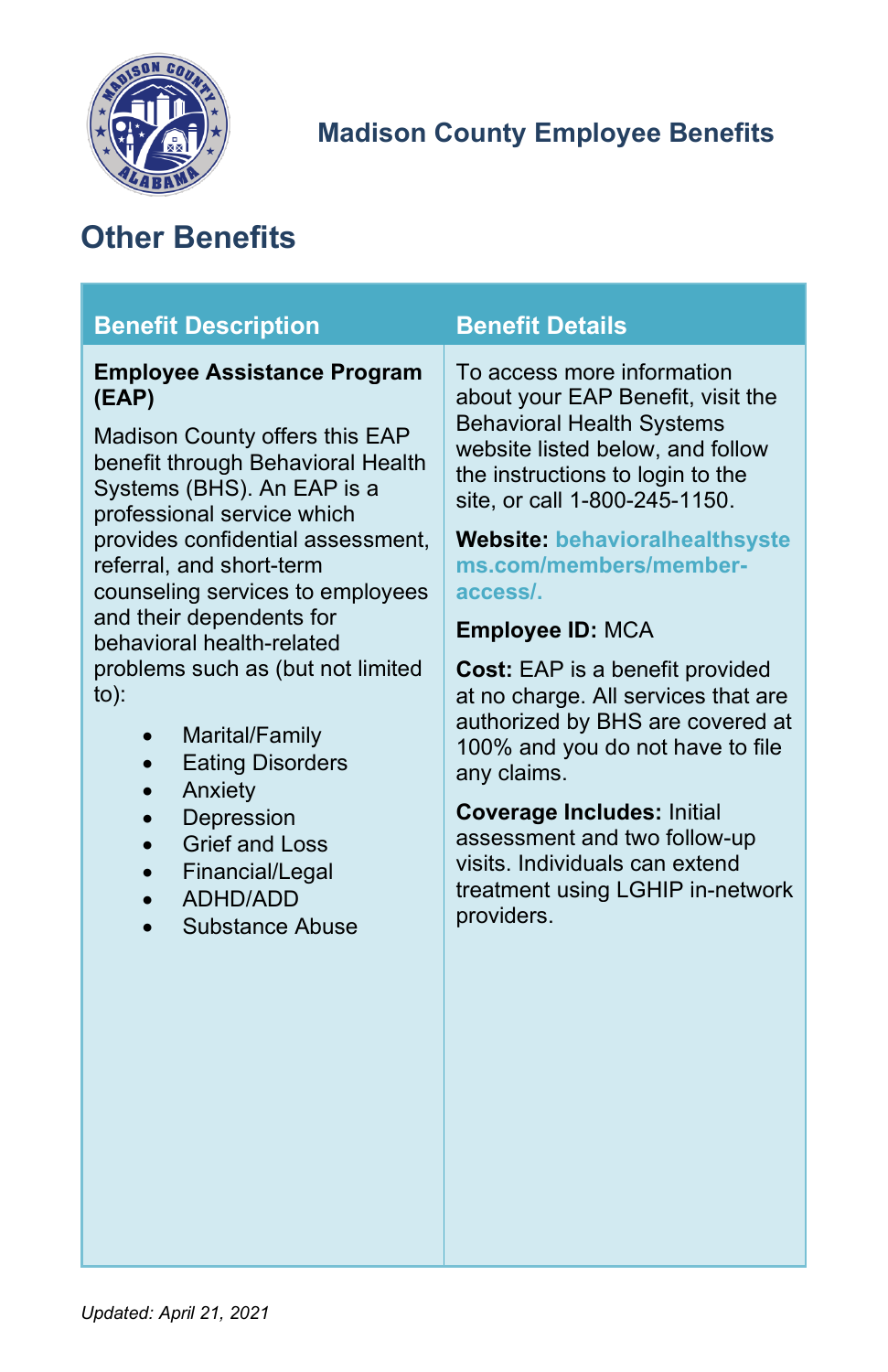

<span id="page-23-1"></span><span id="page-23-0"></span>

| <b>Paid Leave</b>                                                                                                                                                                                                                                                                                                                                                                                                                                    | Upon completion of 90 days,<br>employees are eligible for paid<br>leave.                                                                                                                                                                                                                                                                                                                                                                                                                                                  |  |  |
|------------------------------------------------------------------------------------------------------------------------------------------------------------------------------------------------------------------------------------------------------------------------------------------------------------------------------------------------------------------------------------------------------------------------------------------------------|---------------------------------------------------------------------------------------------------------------------------------------------------------------------------------------------------------------------------------------------------------------------------------------------------------------------------------------------------------------------------------------------------------------------------------------------------------------------------------------------------------------------------|--|--|
| Madison County offers annual<br>and sick leave benefits to eligible                                                                                                                                                                                                                                                                                                                                                                                  |                                                                                                                                                                                                                                                                                                                                                                                                                                                                                                                           |  |  |
| employees.<br>Annual leave (vacation) benefits<br>are available for vacation and<br>personal business matters.<br>For more information about this<br>benefit, please refer to the<br>Employee Handbook's section on<br>Annual Leave.<br>Madison County provides paid<br>sick leave benefits for periods of<br>temporary absence due to<br>personal illnesses or injuries, to<br>attend to the needs of immediate<br>family members, and for doctors' | Regular full-time employees and<br>grant-paid employees (who work<br>full-time hours for the length the<br>grant is in effect) are eligible.<br>Employees begin to earn annual<br>and sick leave benefits from the<br>date of employment; however, they<br>are not credited with any leave<br>benefits and cannot use any leave<br>benefits until completion of the<br>three-month probationary period.<br>Eligible employees will accrue sick<br>and annual leave benefits at the<br>rate of eight hours each per month. |  |  |
| appointments.<br>For more information about this<br>benefit, please refer to the<br>Employee Handbook at:<br>www.madisoncountyhr.org/em<br>ployee-handbook.                                                                                                                                                                                                                                                                                          |                                                                                                                                                                                                                                                                                                                                                                                                                                                                                                                           |  |  |
| <b>Paid Time-Off</b>                                                                                                                                                                                                                                                                                                                                                                                                                                 | Eligible employees may receive                                                                                                                                                                                                                                                                                                                                                                                                                                                                                            |  |  |
| Madison County offers ten days<br>of paid holiday leave and paid<br>time-off outside of regular annual<br>leave and sick leave.                                                                                                                                                                                                                                                                                                                      | holiday pay for Commission<br>approved holidays. Employees who<br>are required to work during<br>holidays may be eligible to receive<br>premium pay.<br>Employees may also be eligible for<br>Paid Time Off for bereavement<br>leave, jury duty, witness duty, and<br>visiting the employee clinic.                                                                                                                                                                                                                       |  |  |
| For more information about the<br>benefit, please refer to the<br>Employee Handbook's section on<br>Paid Time Off.                                                                                                                                                                                                                                                                                                                                   |                                                                                                                                                                                                                                                                                                                                                                                                                                                                                                                           |  |  |

**Benefit Description Benefit Details**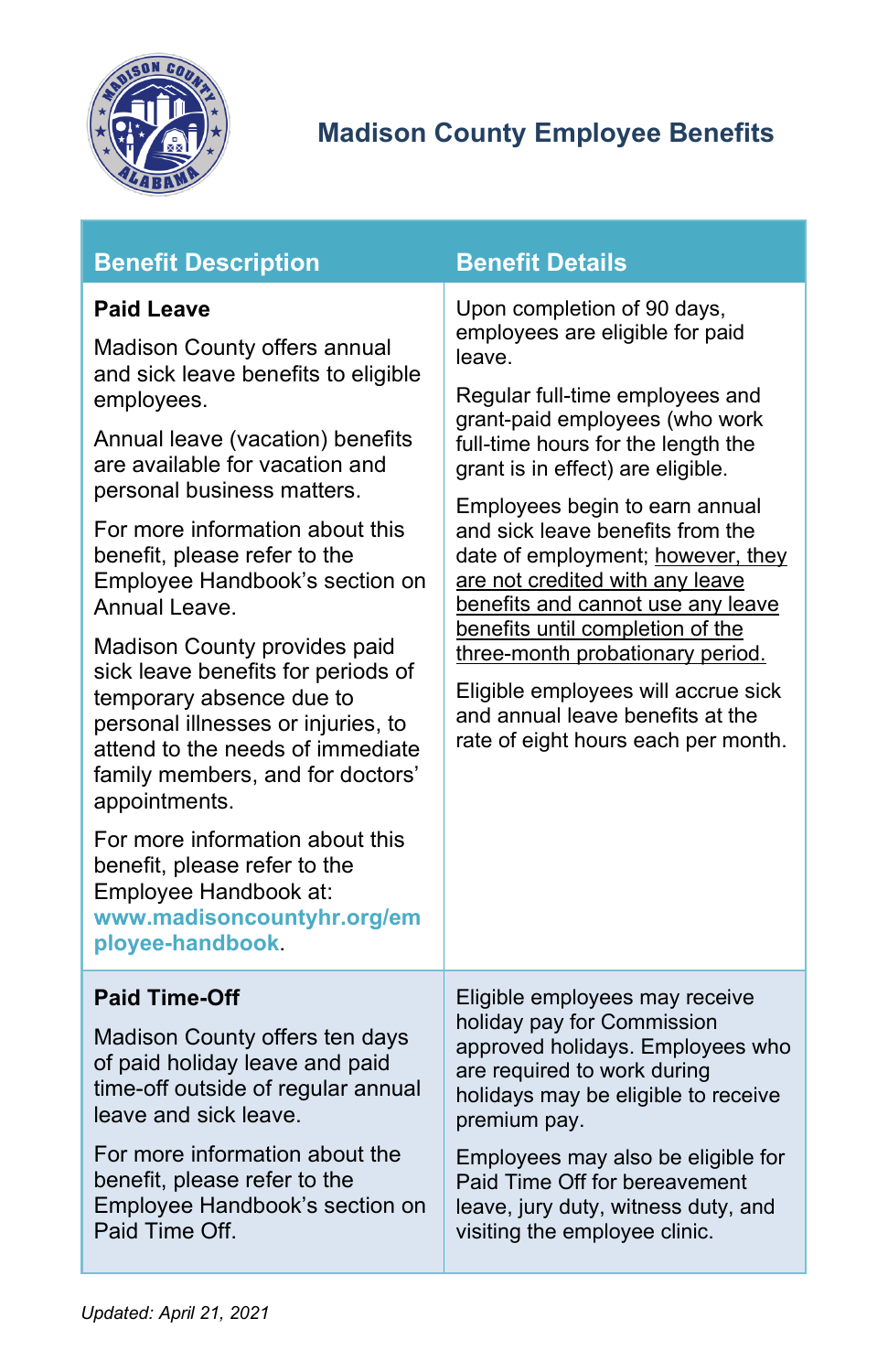

## **Benefit Description Benefit Details**

#### <span id="page-24-0"></span>**Annual Wellness Screenings**

Employees enrolled in the LGHIB Madison County health plan are required to participate in annual confidential wellness screenings. Screenings check for the following risk factors: Blood Pressure, Cholesterol, Glucose, and Body Mass Index.

For a list of participating pharmacies, visit:

**[www.lghip.org/pdf/Wellness/Pa](http://www.lghip.org/pdf/Wellness/ParticipatingPharmacies.pdf) [rticipatingPharmacies.pdf.](http://www.lghip.org/pdf/Wellness/ParticipatingPharmacies.pdf)**

#### <span id="page-24-1"></span>**Wellness Programs**

The following are other wellness programs provided by LGHIP.

#### **Physician Supervised Weight Management Program**

This program is provided to assist in covering the cost of approved physician supervised weight management and nutritional coaching programs.

#### **Tobacco Cessation Program**

This program is provided to help members stop smoking.

The screenings can be completed at work, at a participating local pharmacy or by the employee's physician (subject to an office copay). Screenings completed at work or with a participating local pharmacy are free of charge. Employees will need to print out the [Provider Screening Form](http://38.106.4.246/home/showdocument?id=2448) and take with them to the physician or the participating pharmacy. The completed Provider Screening Form is returned to LGHIP. Screenings must be completed by October 31 each calendar year.

LGHIP will reimburse 80% of the cost of weight management programs with a \$150 calendar year maximum. For more information about Physician Supervised Weight Management Program and to apply for reimbursement, visit:

#### **[www.lghip.org/PDF/LGHIP/Wei](http://www.lghip.org/PDF/LGHIP/WeightMgmtProgram.pdf) [ghtMgmtProgram.pdf.](http://www.lghip.org/PDF/LGHIP/WeightMgmtProgram.pdf)**

LGHIP will reimburse 80% of the cost of Tobacco Cessation programs with no deductible and has a \$150 lifetime maximum. For more information and to learn how to apply for reimbursement, visit:

**[www.lghip.org/PDF/Wellness/T](http://www.lghip.org/PDF/Wellness/TobaccoCessation.pdf) [obaccoCessation.pdf.](http://www.lghip.org/PDF/Wellness/TobaccoCessation.pdf)**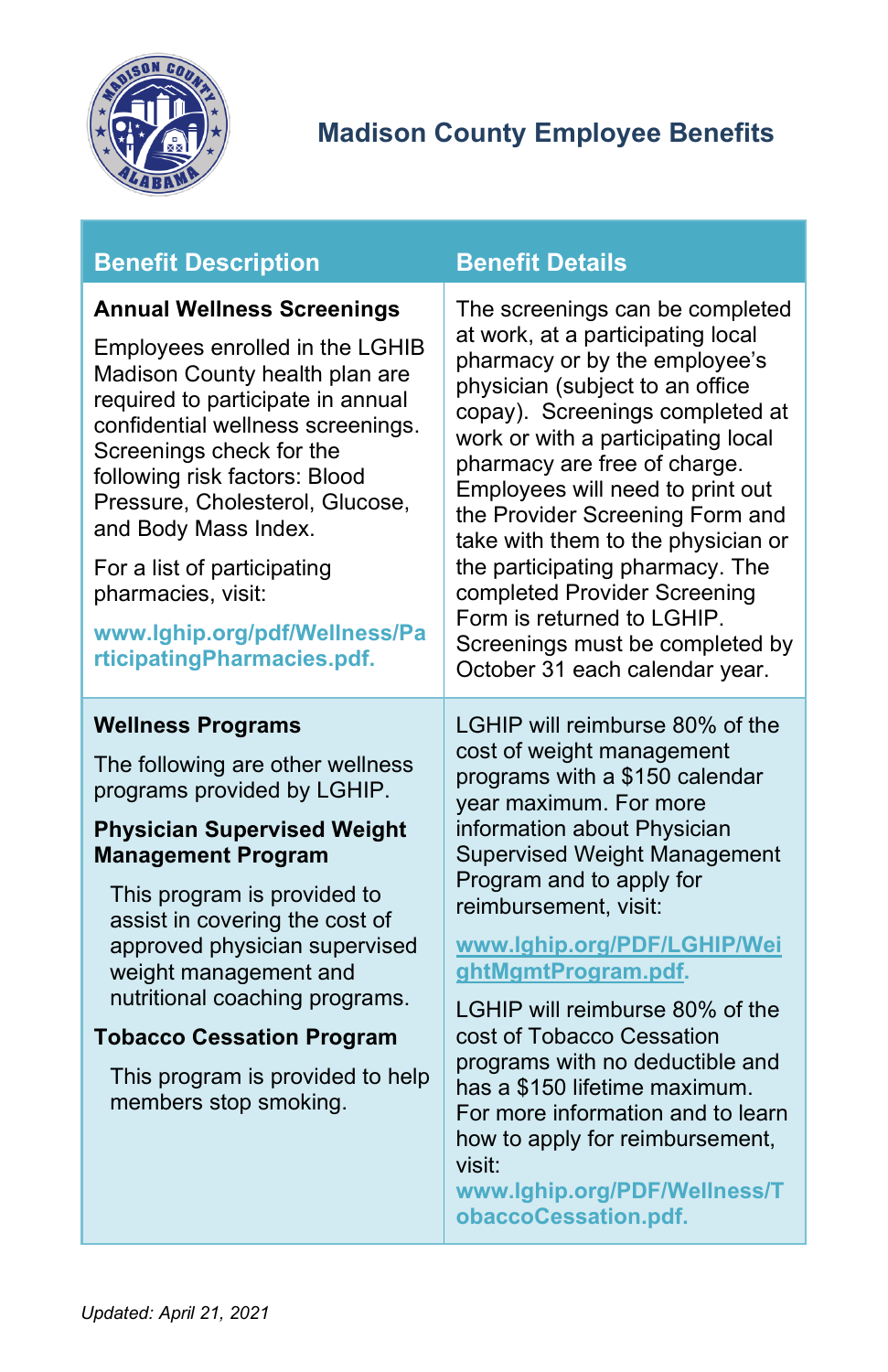

<span id="page-25-1"></span><span id="page-25-0"></span>

| <b>Benefit Description</b>                                                                                                                                                                                                                                                                                                                                                                                                                                                                                                                   | <b>Benefit Details</b>                                                                                                                                                                                                                                                                                                                                                                                                                                                                                                                                                 |  |
|----------------------------------------------------------------------------------------------------------------------------------------------------------------------------------------------------------------------------------------------------------------------------------------------------------------------------------------------------------------------------------------------------------------------------------------------------------------------------------------------------------------------------------------------|------------------------------------------------------------------------------------------------------------------------------------------------------------------------------------------------------------------------------------------------------------------------------------------------------------------------------------------------------------------------------------------------------------------------------------------------------------------------------------------------------------------------------------------------------------------------|--|
| <b>CollegeCounts</b><br>The CollegeCounts 529 Fund is a<br>qualified tuition program that<br>makes it easy to invest in the next<br>generation. The program is<br>simple, offers significant tax<br>advantages, requires no minimum<br>contribution and allows easy to<br>set up automatic contributions.<br>For more information or to learn<br>more about CollegeCounts, visit<br>www.CollegeCounts529.com.                                                                                                                                | The CollegeCounts 529 fund can<br>be used nationwide at most<br>accredited universities, colleges,<br>trade schools, and even graduate<br>schools.<br>Funds can be used for:<br><b>Tuition and Fees</b><br>$\bullet$<br>Room and Board<br>$\bullet$<br><b>Books</b><br>$\bullet$<br><b>Supplies</b><br>$\bullet$<br>Required Equipment for<br>Enrollment<br>Contributions are made through<br>after-tax payroll deductions.<br>Interest earned is used to cover                                                                                                        |  |
|                                                                                                                                                                                                                                                                                                                                                                                                                                                                                                                                              | the student's eligible expenses.                                                                                                                                                                                                                                                                                                                                                                                                                                                                                                                                       |  |
| <b>Teladoc</b><br>Teladoc is a benefit of your LGHIB<br>plan that gives 24/7/365 access to<br>a national network of U.S. board-<br>certified doctors and pediatricians.<br>Teladoc is a telephone and online<br>video consultation service that is<br>available to diagnose, treat and<br>prescribe medication (when<br>necessary) for certain issues.<br>All Teladoc doctors are:<br>U.S. board-certified in<br>internal medicine, family<br>practice, emergency<br>medicine, or pediatrics<br>U.S. residents and licensed<br>in your state | <b>Convenience: Teladoc doctors can</b><br>assist members with many<br>conditions such as:<br>Cold and flu symptoms<br><b>Respiratory infection</b><br>$\bullet$<br>Ear infection<br><b>Contact: Telephone and video</b><br>(where available) consultations are<br>available 24/7/365. To enroll, go to<br>Teladoc.com/Alabama or call<br>855-477-4549.<br><b>Cost:</b> Teladoc consultations are<br>covered at 100% of the allowable<br>with no deductible, co-insurance, or<br>copayment. LGHIB members<br>should enroll when they receive<br>their insurance cards. |  |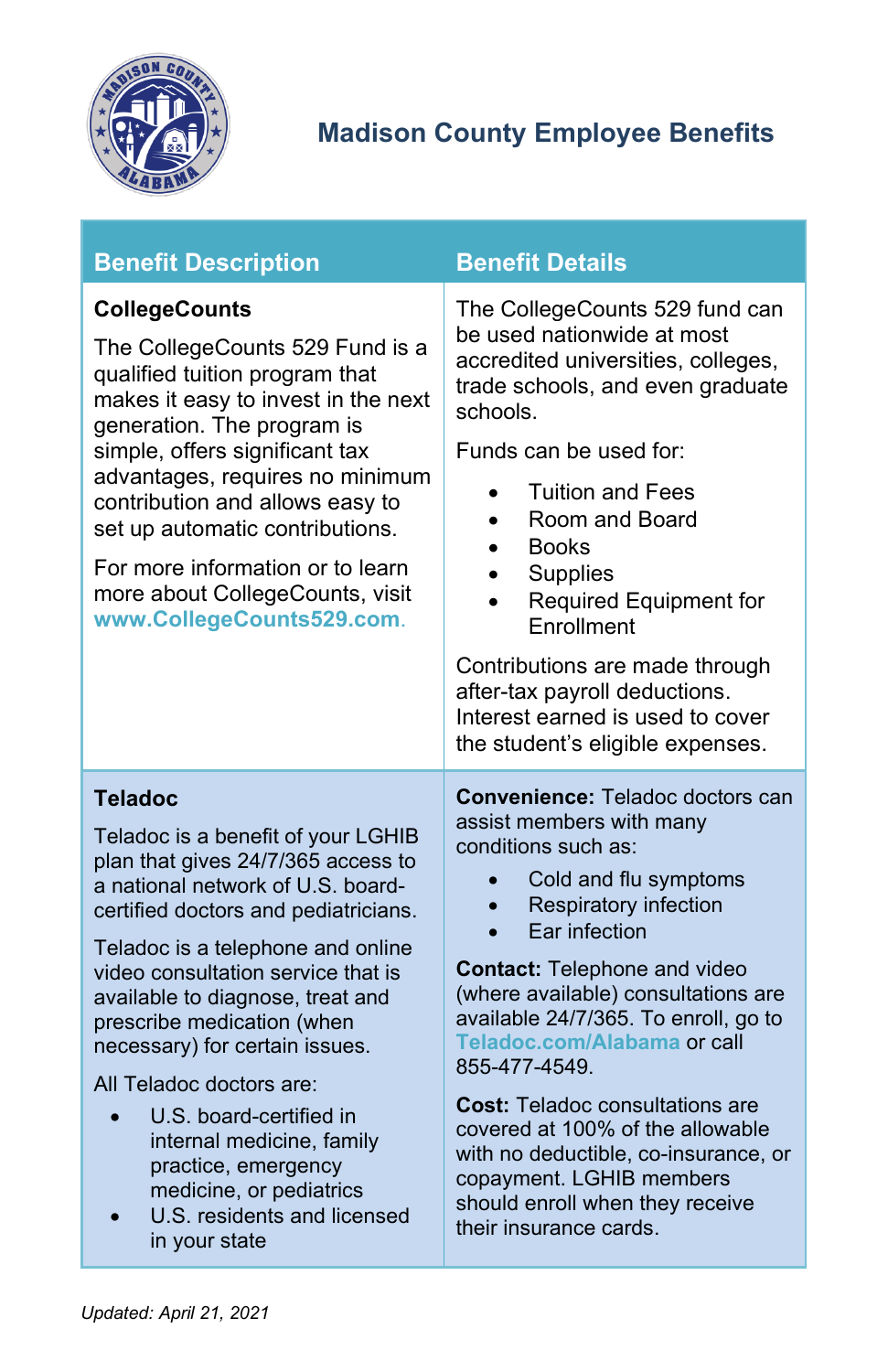

<span id="page-26-1"></span><span id="page-26-0"></span>

| <b>Benefit Description</b>                                                                                                                                                                                                                                                                                                                                                                                                                                                              | <b>Benefit Details</b>                                                                                                                                                                                                                                                                                                                                                                                                                                                                                                                                                                                                |
|-----------------------------------------------------------------------------------------------------------------------------------------------------------------------------------------------------------------------------------------------------------------------------------------------------------------------------------------------------------------------------------------------------------------------------------------------------------------------------------------|-----------------------------------------------------------------------------------------------------------------------------------------------------------------------------------------------------------------------------------------------------------------------------------------------------------------------------------------------------------------------------------------------------------------------------------------------------------------------------------------------------------------------------------------------------------------------------------------------------------------------|
| <b>Baby Yourself (Maternity</b><br><b>Management)</b><br>Employees and spouses enrolled in<br>LGHIB's health plan are eligible to<br>utilize LGHIB's maternity<br>management program that offers a<br>mechanism for identifying high-risk<br>pregnancies and managing them to<br>prevent complications at the time of<br>delivery.<br>Please see page 35 of your Health<br>Benefit Handbook for more<br>information at:<br>www.lghip.org/PDF/LGHIP/LGHIP<br>BCBSHealthHandbook2018.pdf. | <b>Baby Yourself Maternity Program</b><br>helps expecting mothers and their<br>babies receive the best possible<br>healthcare during pregnancy. This<br>program is available to expectant<br>mothers, regardless of pregnancy<br>risk.<br>Enrolled employees/spouses or<br>their doctor must contact BCBS at<br>bcbsal.org/web/health/baby.html<br>or 800-222-4379 as soon as<br>pregnancy is confirmed. By<br>participating in Baby Yourself and<br>notifying Blue Cross and Blue<br>Shield before the end of the second<br>trimester, your inpatient deductible<br>and applicable daily copay(s) will<br>be waived. |
| <b>Additional Benefits</b>                                                                                                                                                                                                                                                                                                                                                                                                                                                              | <b>Paid Parental Leave</b><br><b>Sick Leave Bank</b><br>Parking<br>Cafeteria Plan<br>Rocket City Federal Credit Union<br><b>Military Leave</b><br><b>Worker's Compensation</b><br>Family Medical Leave (FMLA)                                                                                                                                                                                                                                                                                                                                                                                                         |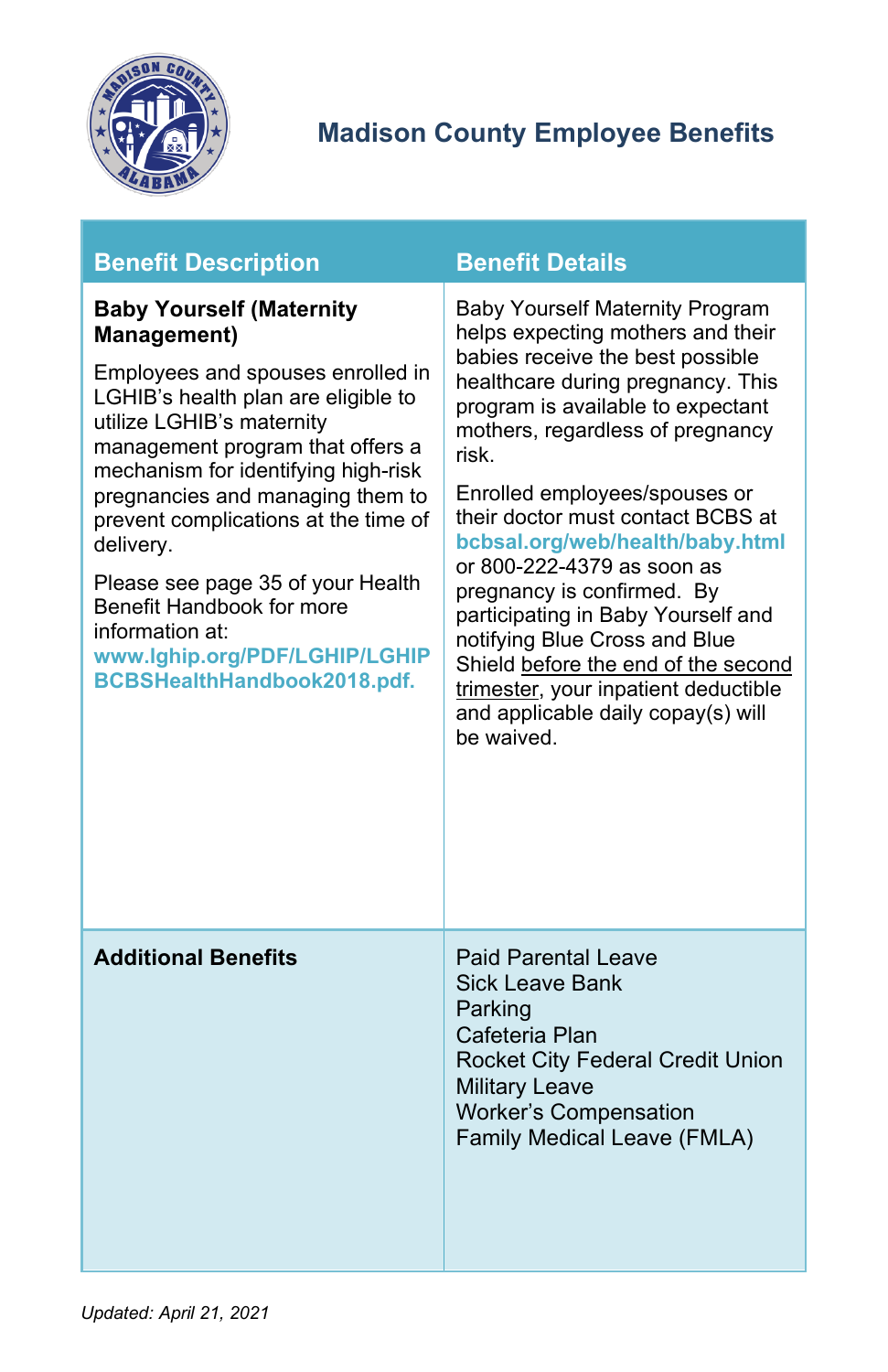

# <span id="page-27-0"></span>**Provider Contact Information**

| <b>Provider</b>                                           | <b>Phone</b> | <b>Website</b>                          |
|-----------------------------------------------------------|--------------|-----------------------------------------|
| LGHIP                                                     | 866-836-9137 | www.lghip.org                           |
| <b>Blue Cross and Blue</b><br>Shield of Alabama           | 800-321-4391 | www.bcbsal.org                          |
| <b>VSP Plan Provider</b><br>Information                   | 800-877-7195 | www.vsp.com                             |
| ERS/RSA-1                                                 | 877-517-0020 | www.rsa-al.gov                          |
| <b>Benefit Strategies</b><br>(Flexible Spending<br>Plans) | 888-401-3539 | www.benstrat.com                        |
| <b>Nationwide Customer</b><br>Service                     | 877-677-3678 | www.nrsforu.com                         |
| <b>Lincoln Financial Group</b>                            | 800-423-2765 | www.lfg.com                             |
| <b>Behavioral Health</b><br>Systems                       | 800-245-1150 | www.behavioralhealths<br>ystems.com     |
| Teladoc                                                   | 855-477-4549 | www.teladoc.com/alab<br>ama             |
| <b>Baby Yourself</b>                                      | 800-222-4379 | www.bcbsal.org/web/h<br>ealth/baby.html |
| UnitedHealthCare                                          | 800-457-8506 | www.UHCretiree.com                      |
| Optum Rx                                                  | 800-356-3477 | www.optumrx.com                         |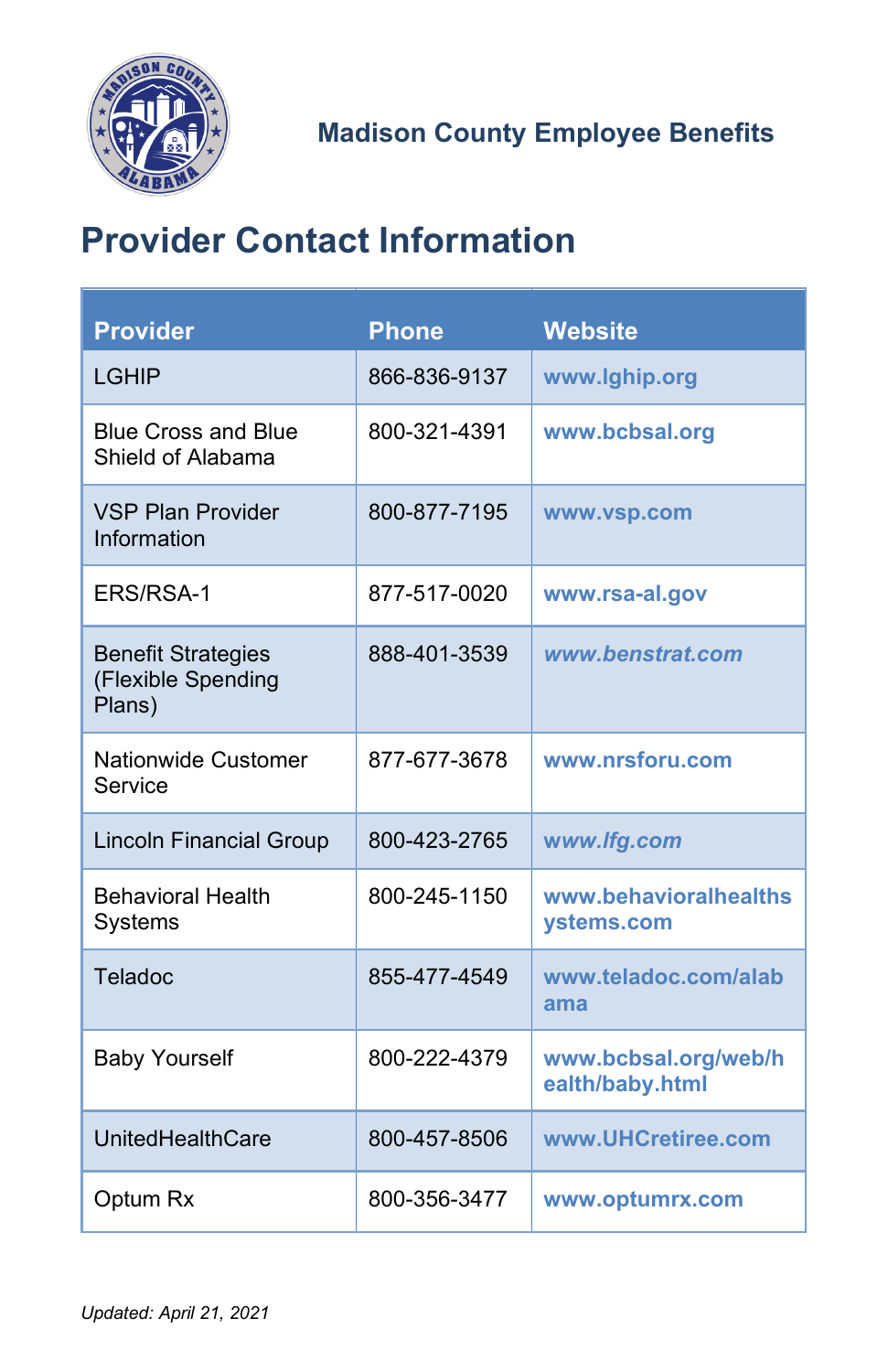

# <span id="page-28-0"></span>**Employee Clinic Information**

| <b>Hours of</b><br><b>Operation</b>   | <b>Phone Numbers</b>                     | <b>Address</b>                                                          |
|---------------------------------------|------------------------------------------|-------------------------------------------------------------------------|
| Monday - Friday<br>7:00 AM to 4:00 PM | Phone: 256-265-0220<br>Fax: 256-265-0225 | <b>HH Medical Mall</b><br>1963 Memorial Parkway<br>Huntsville, AL 35801 |

# <span id="page-28-1"></span>**HHS Pharmacy Information**

| <b>Hours of</b><br><b>Operations</b>  | <b>Phone Numbers</b>                     | <b>Address</b>                                                          |
|---------------------------------------|------------------------------------------|-------------------------------------------------------------------------|
| Monday - Friday<br>7:00 AM to 5:30 PM | Phone: 256-265-3800<br>Fax: 855-332-2181 | <b>HH Medical Mall</b><br>1963 Memorial Parkway<br>Huntsville, AL 35801 |

# <span id="page-28-2"></span>**HR Contact Information**

| <b>Hours of</b><br><b>Operation</b>   | <b>Phone Numbers</b>                     | <b>Address</b>                                                                                                         |
|---------------------------------------|------------------------------------------|------------------------------------------------------------------------------------------------------------------------|
| Monday - Friday<br>8:00 AM to 5:00 PM | Phone: 256-532-3614<br>Fax: 256-532-3322 | <b>Madison County</b><br>Courthouse<br>100 Northside Square<br>Room 753, 7 <sup>th</sup> Floor<br>Huntsville, AL 35801 |